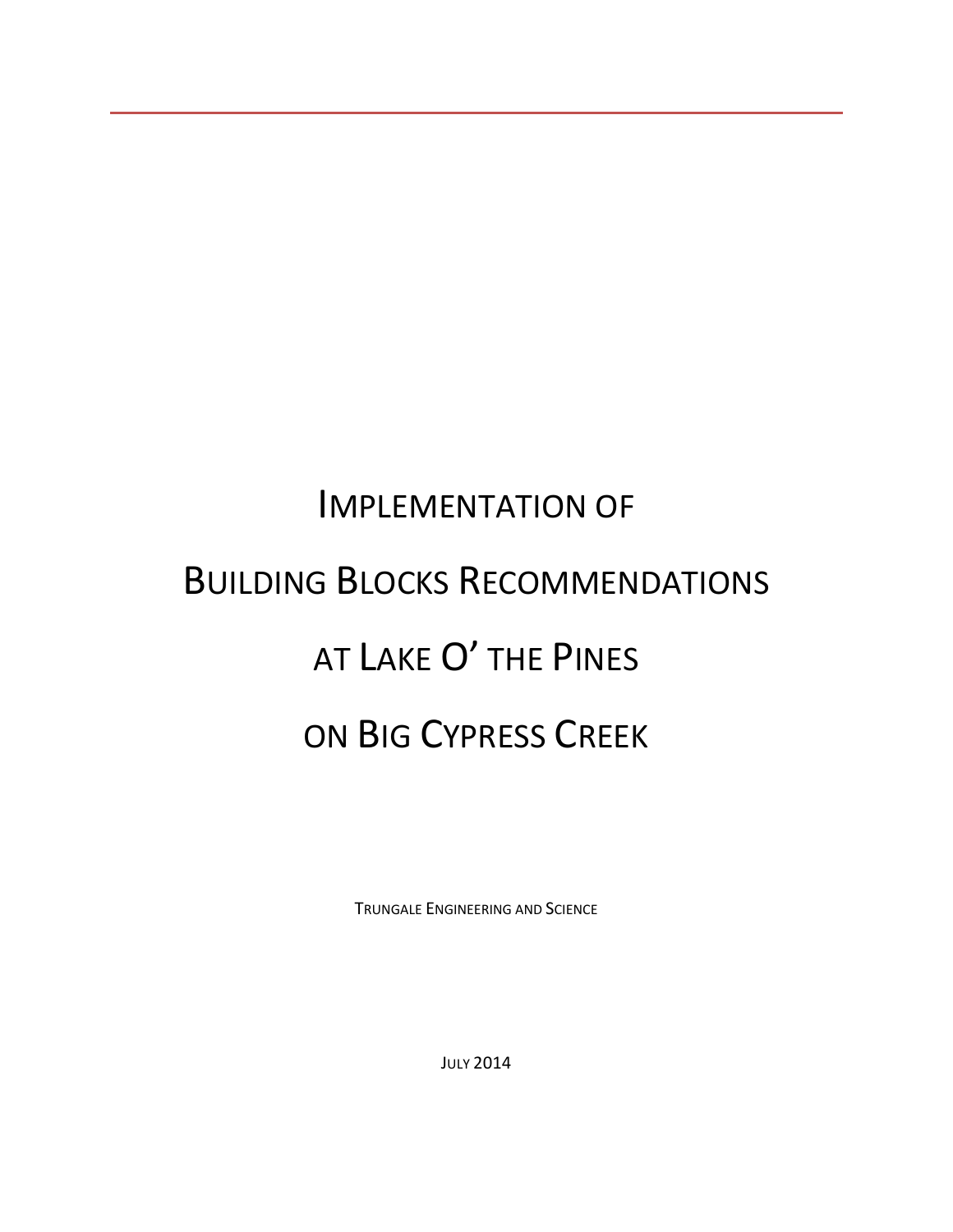# TABLE OF CONTENTS

| $\mathbf{1}$   |                       |  |  |  |  |  |  |
|----------------|-----------------------|--|--|--|--|--|--|
|                | 1.1                   |  |  |  |  |  |  |
|                | 1.1.1<br>1.1.2<br>1.2 |  |  |  |  |  |  |
|                | 1.3                   |  |  |  |  |  |  |
| $\overline{2}$ |                       |  |  |  |  |  |  |
|                | 2.1                   |  |  |  |  |  |  |
|                | 2.2                   |  |  |  |  |  |  |
|                | 2.2.1<br>2.2.2<br>2.3 |  |  |  |  |  |  |
| 3              |                       |  |  |  |  |  |  |

# **TABLES**

| Table 1 North East Texas Municipal Water District Drought Contingency Plan for Lake O' the Pines Reservoir 4     |
|------------------------------------------------------------------------------------------------------------------|
|                                                                                                                  |
| Table 3 Percent of days base flow targets in Big Cypress would be met under alternative scenarios as compared to |
| the attainment frequencies under the pre-LOP flow period assuming current demand levels17                        |
| Table 4 Percent of days base flow targets in Big Cypress would be met under alternative scenarios as compared to |
|                                                                                                                  |

# FIGURES

| Figure 5 Implementation of the eflows regime 2012-2014 including modeling with and without eflow regimes. 11       |
|--------------------------------------------------------------------------------------------------------------------|
|                                                                                                                    |
| Figure 7 Cumulative Frequency of gage flows for Pre-LOTP period (1924-1954) and synthetic naturalized flows for    |
|                                                                                                                    |
| Figure 8 Lake O' the Pines reservoir trace with and without releases for eflows assuming current demand levels. 18 |
|                                                                                                                    |
| Figure 10 Reservoir Elevation (top) and Releases (bottom) with and without eflow releases 20                       |
| Figure 11 Lake O' the Pines reservoir trace with and without releases for eflows assuming future demand levels. 23 |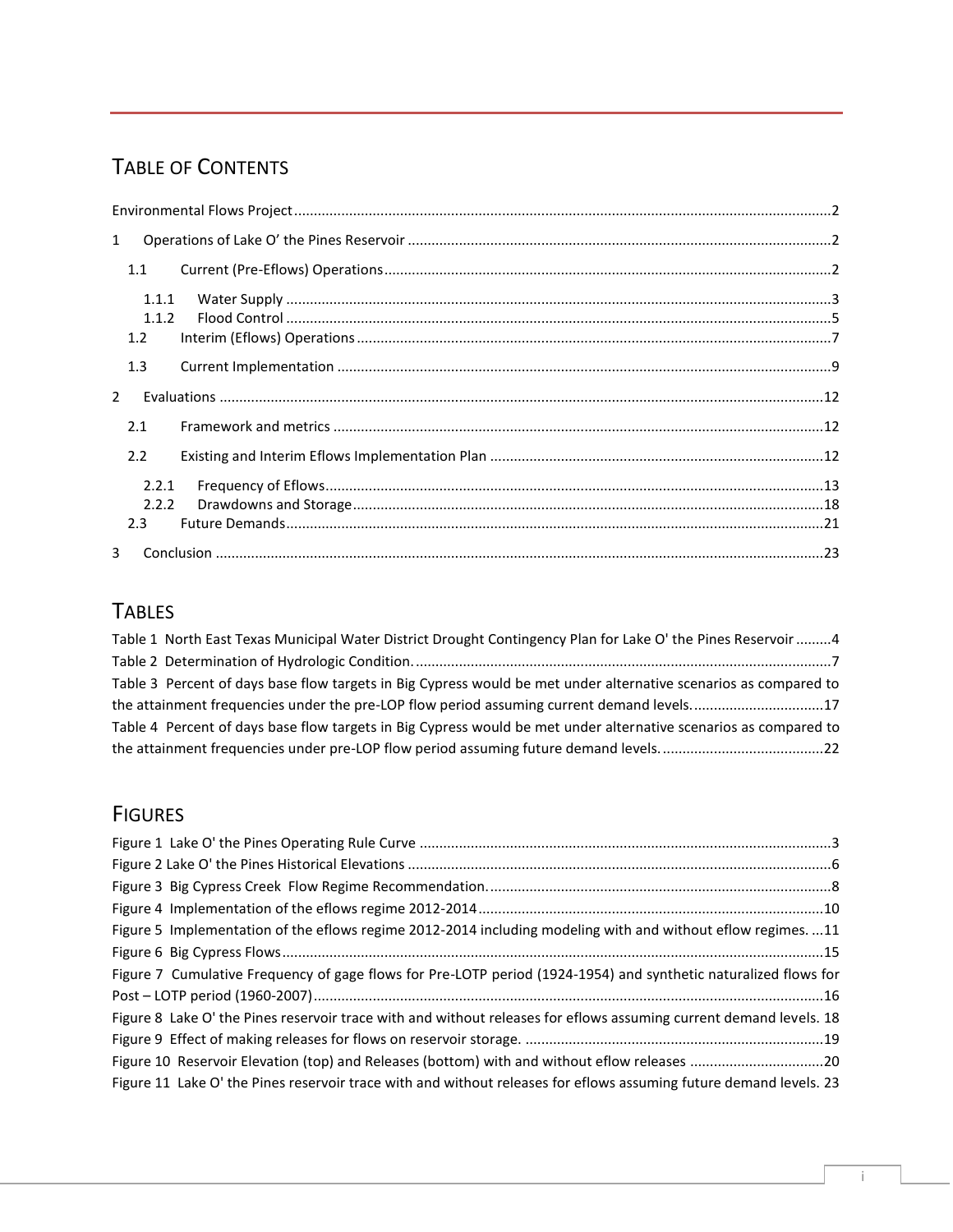## <span id="page-2-0"></span>**Environmental Flows Project**

The Caddo Lake Institute (CLI) initiated the environmental flow project ("Project") to restore and protect healthy flows in the Caddo Lake watershed and larger Cypress Basin in 2004 as part of the Sustainable River Project (SRP) (a cooperative program between the U.S. Army Corps of Engineers (USACE) and the Nature Conservancy (TNC)). The initial goal was to seek changes to reservoir operations at Lake O' the Pines (LOTP) to maintain the ecological health of Big Cypress Creek and Caddo Lake while also meeting the water needs of people. The Project has since expanded its scope to include other major tributaries to Caddo Lake and within the Cypress Basin. The Project methodologies are consistent with the Texas Environmental Flows Program (TIFP) established by Senate Bill 2 and the Environmental Flows Planning Process established by Senate Bill 3.

Documentation of the work of the Project can be found on the CLI website [\(www.caddolakeinstitute.us\)](http://www.caddolakeinstitute.us/) including the 2005 report, *Summary Report Supporting the Development of Flow Recommendations for the Stretch of Big Cypress Creek Below Lake O' the Pines Dam,* produced by a team of experts from Texas A&M and CLI's 2010 summary report, *Environmental Flow Regime and Analysis Recommendations Report,* which includes, in Appendix A, a summary of the process. $1$ 

Having developed, evaluated and revised flow recommendations for Big Cypress Creek, the Project partners have now begun the process of testing an implementation approach. At the conclusion of the 4th Project workshop, held in December 2011 in Jefferson, Texas, participants, including the Northeast Texas Municipal Water District (NETWMD) and the USACE, the two entities with primarily responsibility for the management of water in LOTP, agreed to implement a strategy that would provide for much of the flow recommendations for the Big Cypress Creek that had been developed through the Project. Given the multi-tiered flow regime recommendation, the implementation plan has had to include a method for deciding when various components of the flow regime will be in force e.g. how will the wet, average and dry hydrologic conditions be determined? Also, since LOTP reservoir was developed for specific purposes (providing water supply and flood control), any permanent adjustments to the reservoirs operating rules need to consider potential impacts on these purposes. The goal of this report is to inform future decisions regarding implementation by providing an evaluation of the potential costs of expected impacts on the two main purposes of LOTP, water supply and flood control.

This report will describe the current implementation plan and present the evaluation of potential impacts of implementing the recommended flow regimes. Reservoir simulation models were used to evaluate various alternatives to the current implementation plan, which has now been in place since 2012. Modifications to that implementation plan will be discussed with the goal of reducing any negative impacts on flood control or water supplies for other purposes, ensuring that, as the implementation moves forward, the costs and benefits of this proposal can be transparently evaluated.

# <span id="page-2-1"></span>**1 Operations of Lake O' the Pines Reservoir**

# <span id="page-2-2"></span>**1.1 Current (Pre-Eflows) Operations**

 $\overline{a}$ 

Lake O' the Pines was created by the construction of the Ferrell's Bridge Dam on the Big Cypress Bayou approximately 81 miles upstream from the Red River. The project was authorized by the Flood Control Act of 1946 and additional purposes of both recreation and water supply were added during construction. The lake's normal conservation pool is 228.5 feet mean sea level (ft-msl) though it is operated to a seasonal recreational pool of 230 ft-msl from mid-May to mid-September [\(Figure 1\)](#page-3-1). The federal authorization for the permit requires a minimum release of 5 cfs (cubic feet per second), although operations prior to the recent implementation of the eflows recommendations often included releases of 25 cfs above what was being released for downstream diversions.

<sup>&</sup>lt;sup>1</sup> These and other Project documents are available at [www.caddolakeinstitute.us.](http://www.caddolakeinstitute.us/)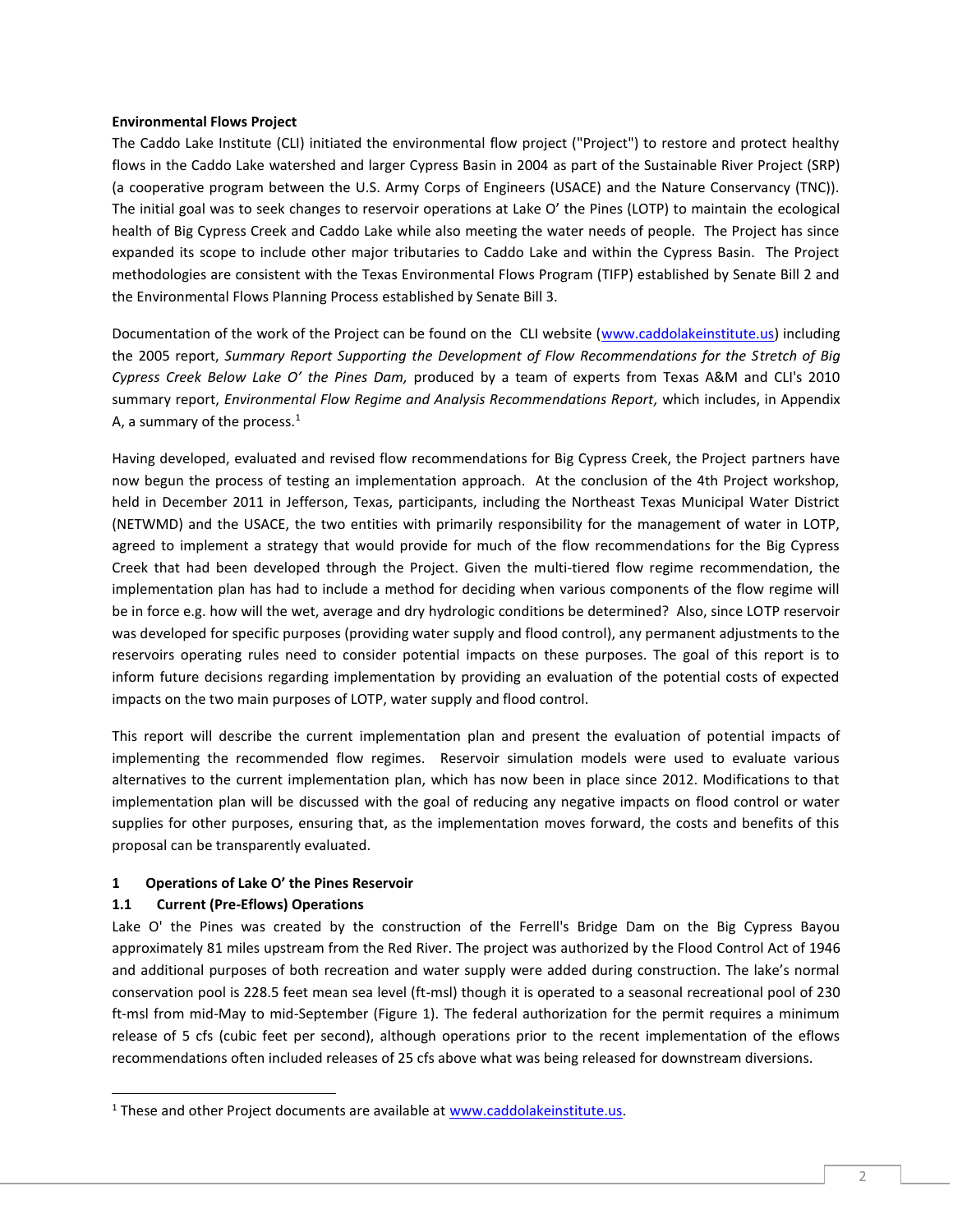

<span id="page-3-1"></span>**Figure 1 Lake O' the Pines Operating Rule Curve**

## <span id="page-3-0"></span>**1.1.1 Water Supply**

 $\overline{a}$ 

Water supply storage exists in the conservation pool between elevations 201 ft-msl and 230 ft-msl. Intake structures are located at various points on the lake and downstream on Big Cypress Creek. LOTP provides water supply storage for the NETMWD, which holds Texas water right number 4590. The original priority date associated with this permit is September 16, 1957. When it was issued, the authorized diversion was 161,800 acft/yr (acrefeet per year). In addition to water in LOTP, this diversion is supported by water from Bob Sandlin Reservoir located upstream of LOTP. In 1995 and 2008, the NETMWD permit (#4590) was amended to increase the interbasin transfer (IBT) allowed under this permit to 42,000 acft/yr. Texas Commission on Environmental Quality's (TCEQ's) WAM run 3 assumes the total diversion under this permit is 203,800 acft/yr, the combination of these two values. The firm yield of LOTP is in the range of 150,000-160,000 acft/yr.

NETMWD serves regular water supply systems (RWSS) for the cities of Jefferson, Ore City, Lone Star, Avinger, Hughes Springs, Daingerfield, Longview and Marshall. It also provides cooling water for three steam electric power plants. The estimate of current water supply provided by LOTP reservoir, based on monthly average reported diversions for the period from 2002 to 2011, is about 34,000 acft/yr. Of that amount, approximately 82% is used as cooling water by steam electric power plants. With the exception water for the Pirkey Plant, all of this water is diverted from LOTP. Water released for the Pirkey Plant is released from the reservoir and diverted several miles downstream of the reservoir. Recently, Pirkey use has been approximately 21 cfs<sup>2</sup>.

<sup>&</sup>lt;sup>2</sup> Releases are also made downstream for the City of Marshall, which has an intake above Caddo Lake. Releases for Marshall were not included in the model used for the evaluation presented in this report.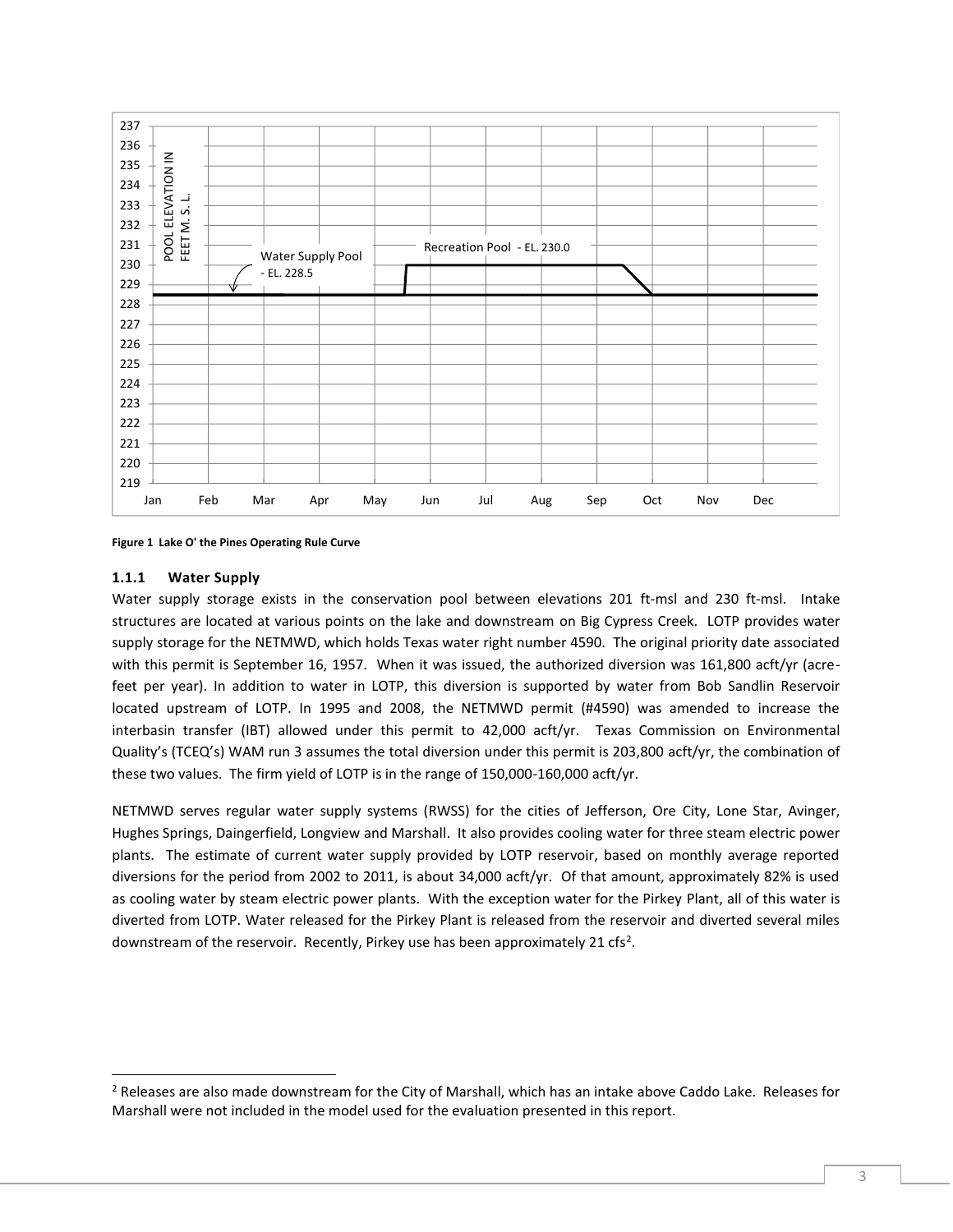

Conjunctive use with other upstream reservoirs, the specifics of individual contracts and the inherent uncertainty associated with long-term water supply planning makes an estimate of future needs from LOTP complex. However, at a meeting at the USACE district office in Fort Worth on October 27, 2011, NETMWD indicated that, for the first round of model simulations, a scenario that assumes an additional 100,000 acft/yr on top of the current demands would be appropriate for the analyses presented in this study. This total future water use estimate (134,000 acft/yr) is comparable to the total volume of water that NETMWD currently has under contract (148,435 acft/yr.) Thus, this amount may be reasonable as a long-term planning value, however there is no estimate of when the actual water use might reach this level. Several of the entities supplied by the NETMWD have projected demands at only a fraction of their contract amount by 2060.

Water supply operations for LOTP include a drought contingency plan that calls for pro rata reductions applied equally to all users when storage in the reservoir drops to specific trigger levels. [\(Table 1\)](#page-4-0)

| Stage   | Storage | <b>Demand Reduction</b> |
|---------|---------|-------------------------|
| Stage 1 | 50%     | 10%                     |
| Stage 2 | 40%     | 15%                     |
| Stage 3 | 25%     | 20%                     |

<span id="page-4-0"></span>**Table 1 North East Texas Municipal Water District Drought Contingency Plan for Lake O' the Pines Reservoir**

While releases for eflows were suspended in 2012 before the reservoir reached these levels, in the simulation modeling (discussed below), the same trigger levels and reductions are applied to reduce the recommended environmental flow releases.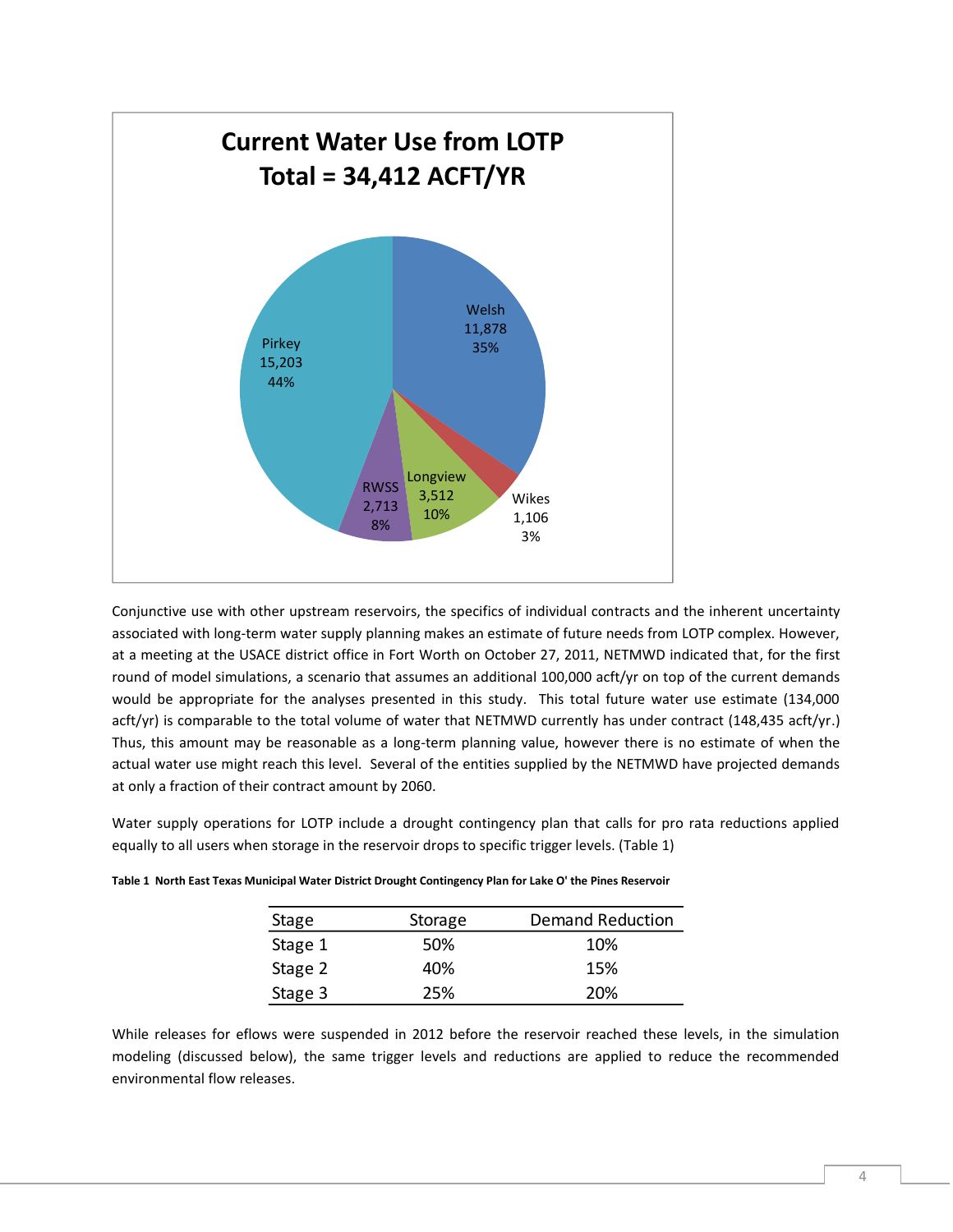Finally, NETMWD has the ability to call for up to 12,000 acft/yr from Bob Sandlin Reservoir, located upstream of LOTP. Although this call has never been made, for the purpose of this report and the reservoir simulation model used to test various alternatives, this call will be made if LOTP elevation drops to 40% conservation pool. At this point, the release will be made from Bob Sandlin to LOTP over 30 days. The release will only be made once per year.

# <span id="page-5-0"></span>**1.1.2 Flood Control**

When inflows into the reservoir cause the elevation in LOTP to rise above 228.5 ft-msl (or 230 ft-msl in the summer) flood control operations are dictated by the plan of operation in the USACE reservoir control manual. The plan specifies release rates at various reservoir levels above the top of the conservation pool. The objective of these operations is to evacuate the flood pool as quickly as possible while minimizing downstream flooding and if possible prevent uncontrolled spillway flows. The reservoir is limited to a maximum release of 3,000 cfs, but operators for the USACE also attempt to maintain the combined flow from Little, Black and Big Cypress Jefferson gages at less than 7,000 cfs. There is also a further downstream control point at Shreveport where operations attempt to keep the stage below31 ft.

Although elevations in LOTP regularly enter the flood pool (since filling in 1960 there have only been two years in which water did not enter the flood pool), an uncontrolled release over the spillway has never occurred. Floods have caused the elevation to rise to within 10 feet of the top of the flood pool four times. [\(Figure 2\)](#page-6-0) It is also worth noting that the flood event in 1958 occurred before the reservoir had completely filled. When this event began, the water surface elevation was 208.42 ft-msl. A maximum pool elevation of 246.5 ft. msl would have resulted if the flood had occurred on a normal pool level of 228.5 ft-msl.

Analysis was performed as part of the 1987 Cypress Bayou Basin Feasibility Report (February 1987) which evaluated the potential impact of an alternative that would reallocate 50,000 acre-feet of flood storage by raising the conservation storage elevation by 2.5 feet from 228.5 ft-msl to 231 ft-msl. This scenario assumed the dam embankment and spillway features of the dam would remain as they presently exist and the top of the flood pool remain at 249.5 ft-msl. According to this analysis, the reduction in flood control storage would increase the probability of a 249.5 ft. msl elevation from a 50-year recurrence interval to a 40-year recurrence interval. This analysis is now 30 years old and would need to be repeated, but provides a 'ballpark' estimate of the potential impact of reducing flood control at approximately the amount that has been considered by the Project.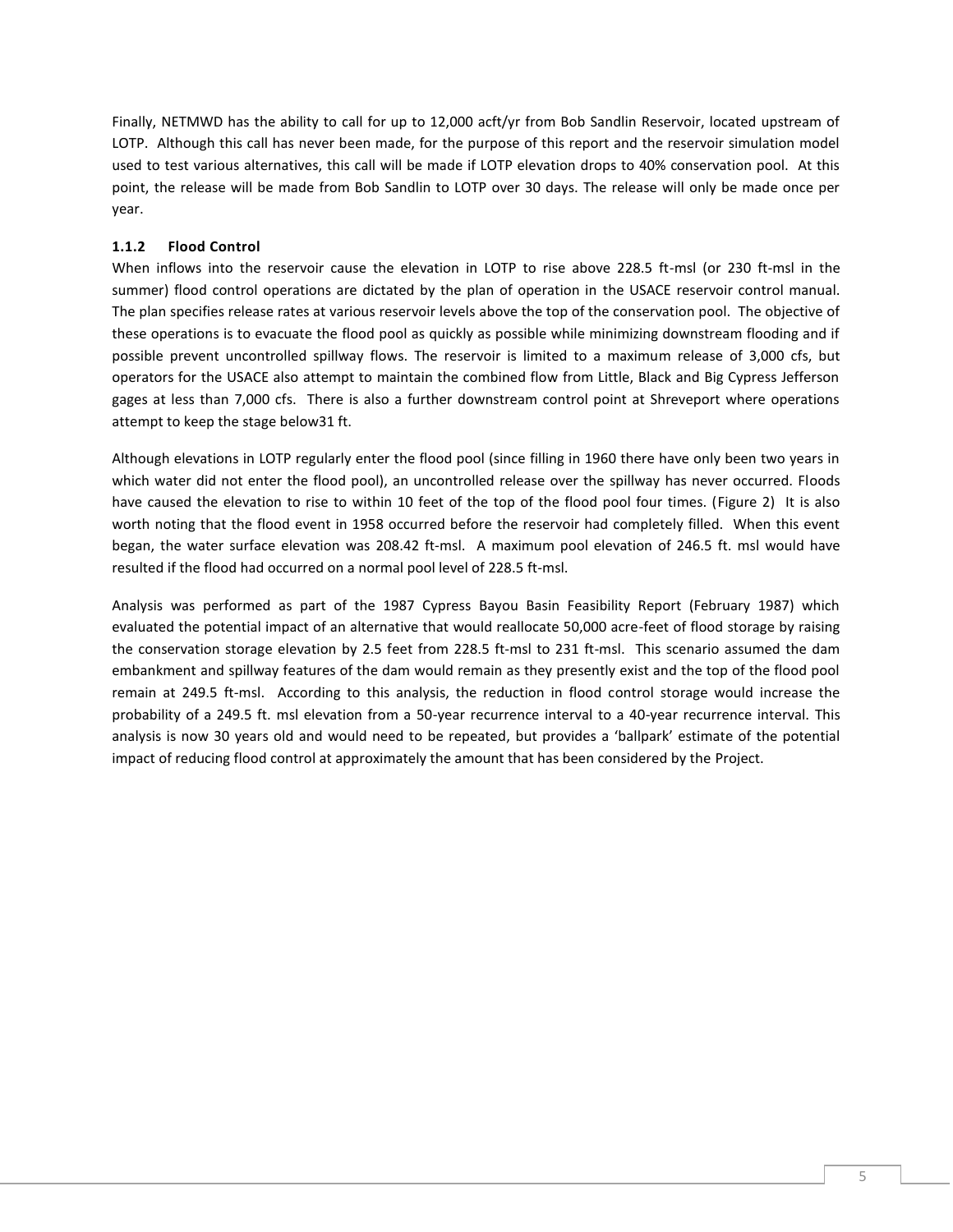

<span id="page-6-0"></span>**Figure 2 Lake O' the Pines Historical Elevations**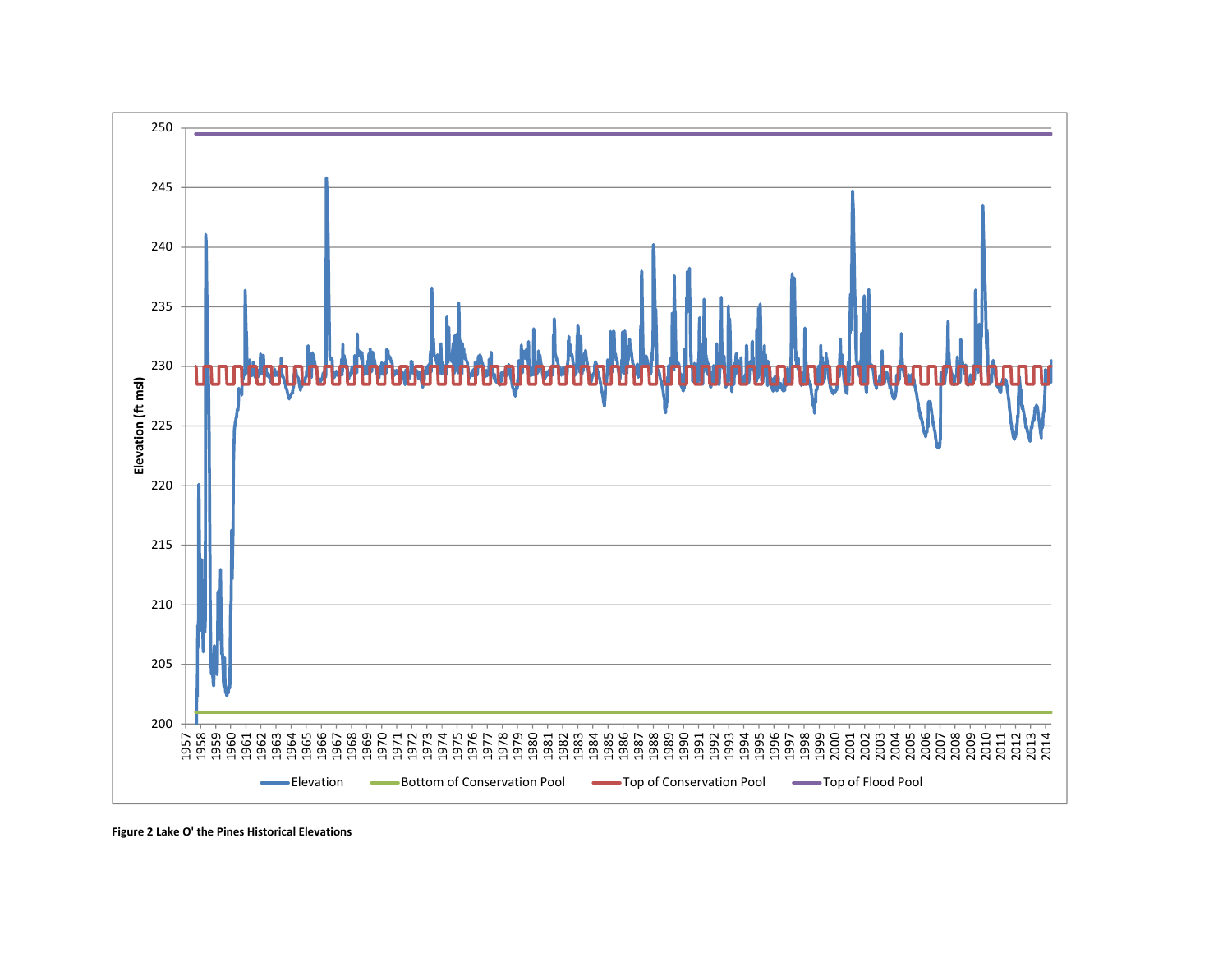#### <span id="page-7-0"></span>**1.2 Interim (Eflows) Operations**

The implementation plan that was agreed to in 2011 defines how releases are made from LOTP to meet environmental flow needs. This plan was originally proposed by USACE and analyzed primarily by simulating the proposed operating rules using the USACE RiverWare model. According to this proposed operating plan, releases are determined based on the hydrologic condition (wet, average or dry) at the beginning of each month. Hydrologic condition is defined as a combination of meteorological conditions (Palmer Drought Severity Index) and reservoir level as defined in [Table 2.](#page-7-1) In this table, winter (Sep 30 – Mar 20) and summer (Mar 21 – Sep 29) correspond to the seasonal rule curve used in the UASCE reservoir control plan. The reservoir level triggers are equal to one foot below the seasonal conservation pool (above which the reservoir condition is considered wet) and three feet below (below which the reservoir condition is considered dry). When the reservoir elevation is between 1 and 3 feet below the top of the conservation pool, the reservoir condition is considered average. The Palmer Drought Severity Index primarily reflects long-term drought and has been used extensively to initiate drought relief. Values below -1.99 indicate drought conditions and values above 1.99 indicate moist conditions.

#### <span id="page-7-1"></span>**Table 2 Determination of Hydrologic Condition.**

|         |     |                | <b>Storage Triggers</b> |                                               |     |  |  |  |  |  |
|---------|-----|----------------|-------------------------|-----------------------------------------------|-----|--|--|--|--|--|
|         |     |                |                         | (Conservation Pool, Winter 228.5, Summer 230) |     |  |  |  |  |  |
|         |     |                | Wet<br>Drv<br>Avg       |                                               |     |  |  |  |  |  |
|         |     |                |                         | Winter<225 Winter 225-227.5 Winter>227.5      |     |  |  |  |  |  |
|         |     |                |                         | Summer < 227 Summer < 227 - 229 Summer > 229  |     |  |  |  |  |  |
| Palmer  | Drv | $< -1.99$      | Dry                     | Dry                                           | Dry |  |  |  |  |  |
| Drought | Avg | $-1.99 - 1.99$ | Dry                     | Avg                                           | Avg |  |  |  |  |  |
| Index   | Wet | >1.99          | Dry                     | Avg                                           | Wet |  |  |  |  |  |

Once the hydrologic conditions are determined, base flow releases are made according to the building blocks recommendations developed in the Project [\(Figure 3\)](#page-8-0). For example, if on June  $1<sup>st</sup>$  the elevation in Lake O' the Pines is 228 ft-msl (a wet condition) and the Palmer Drought Index is 0.13 (an average condition), then the hydrologic condition is determined to be average (based on the rules defined in [Table 2\)](#page-7-1). For all of June then a constant base flow of 79 cfs plus any additional water to meet downstream diversions would be released from the reservoir.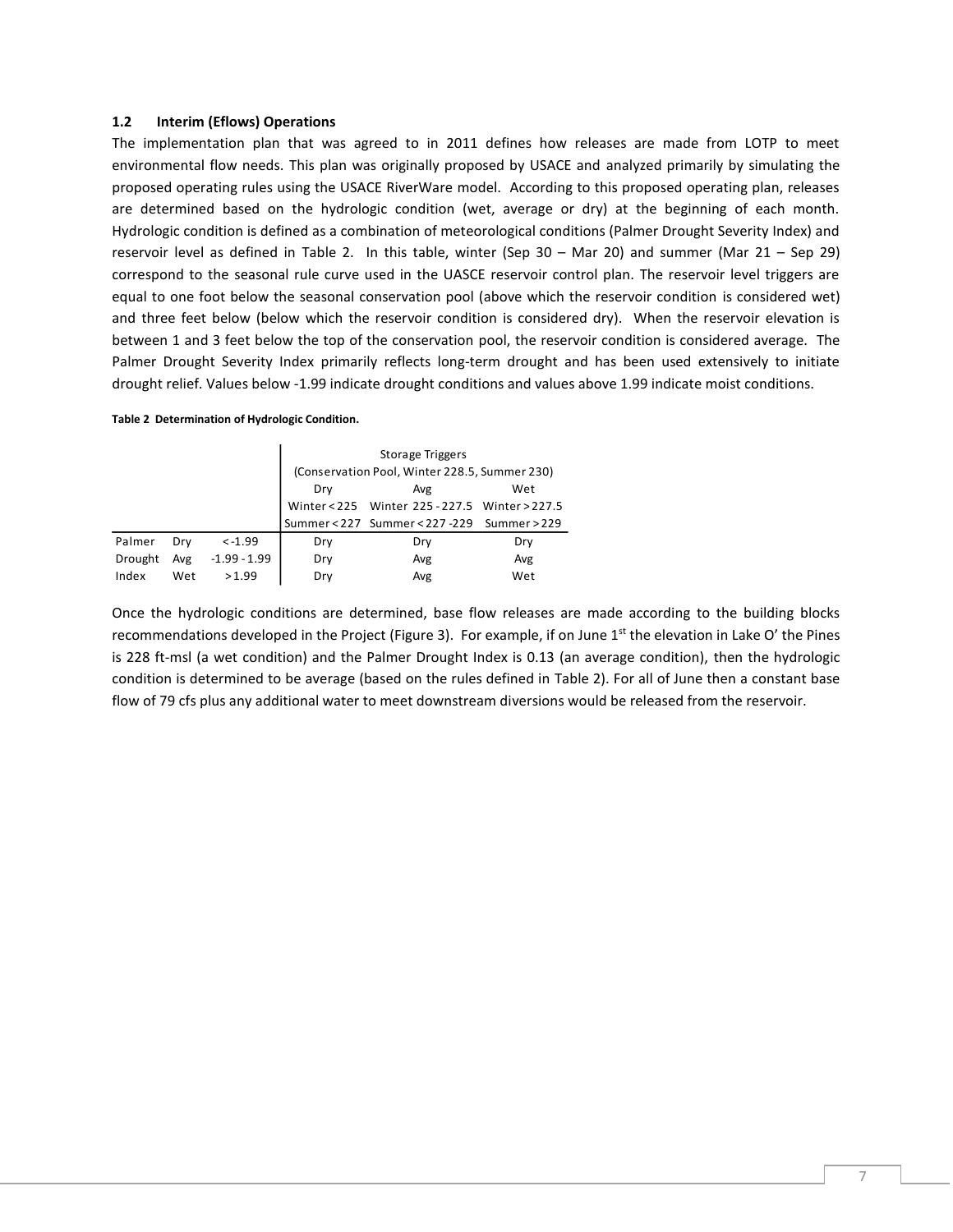| <b>Instream Flow Building Blocks</b><br><b>Big Cypress Creek</b> |                                                                                                                                                                                                                                                                                                       |                     |                                                                                                                            |                                             |                  |                                                                                                   |                                                             |                                        |     |    |                                        |            |
|------------------------------------------------------------------|-------------------------------------------------------------------------------------------------------------------------------------------------------------------------------------------------------------------------------------------------------------------------------------------------------|---------------------|----------------------------------------------------------------------------------------------------------------------------|---------------------------------------------|------------------|---------------------------------------------------------------------------------------------------|-------------------------------------------------------------|----------------------------------------|-----|----|----------------------------------------|------------|
| Floods                                                           | 20,000 cfs for 2-3 days<br>Every 10 years<br>*For channel migration<br>3,000-10,000 cfs for 2-3 days<br>Every 3-5 years<br>*Maintain aquatic habitat in floodplain<br>* Riparian seed dispersal<br>* Inhibition of upland vegetation for both creek & lake<br>*Seed dispersal<br>* Vegetation removal |                     |                                                                                                                            |                                             |                  | $3000 =$ flow that connects<br>to oxbows and other off-channel<br>wetlands upstream of Jefferson. |                                                             |                                        |     |    |                                        |            |
| <b>High Flow</b>                                                 | 2,500 cfs for 2-3 days<br>Every 2 years<br>* For channel maintenance<br>reach studied.<br>* Oxbow connectivity                                                                                                                                                                                        |                     |                                                                                                                            |                                             |                  |                                                                                                   |                                                             | $2,500 =$ about mean bankfull over the |     |    |                                        |            |
| Pulses                                                           |                                                                                                                                                                                                                                                                                                       |                     | 1,500 cfs for $2-3$ days<br>3-5X a year every year<br>* 1 occurring in March for Paddlefish<br>.Waterfowl habitat flushing | * Sediment transport<br>(Includes December) |                  |                                                                                                   |                                                             | and floods.                            |     |    | $2-3$ days = peak period for high-flow |            |
|                                                                  |                                                                                                                                                                                                                                                                                                       |                     |                                                                                                                            |                                             |                  |                                                                                                   | Maintain biodiversity and connectivity (backwater & oxbows) |                                        |     |    |                                        |            |
| <b>Low Flows</b>                                                 | 396                                                                                                                                                                                                                                                                                                   | 500                 | 536                                                                                                                        | 445                                         | 264              | 140                                                                                               | 70                                                          | 41                                     | 40  | 49 | 94                                     | 275        |
|                                                                  |                                                                                                                                                                                                                                                                                                       | Pre-dam median      |                                                                                                                            | Benthic drift & dispersal, fish spawning    |                  |                                                                                                   |                                                             | Fish habitat                           |     |    | Pre-dam median                         |            |
|                                                                  | 268                                                                                                                                                                                                                                                                                                   | 347                 | 390                                                                                                                        | 330                                         | 150              | 79                                                                                                | 35                                                          | 40                                     | 40  | 40 | 90                                     | 117        |
| Kev<br>Wet Year                                                  |                                                                                                                                                                                                                                                                                                       | <b>Fish habitat</b> |                                                                                                                            |                                             | Spawning habitat |                                                                                                   |                                                             | Maintain aquatic diversity             |     |    | <b>Fish habitat</b>                    |            |
| Avg Year<br>o.                                                   | 90                                                                                                                                                                                                                                                                                                    | 90                  | 218                                                                                                                        | 198                                         | 114              | 49                                                                                                | 13                                                          | 8.4                                    | 8.4 | 40 | 90                                     | 90         |
| Dry Year<br>$\blacksquare$                                       | <b>JAN</b>                                                                                                                                                                                                                                                                                            | EEB                 | <b>MAR</b>                                                                                                                 | <b>APR</b>                                  | <b>MAY</b>       | <b>JUN</b>                                                                                        | <b>JUL</b>                                                  | <b>AUG</b>                             | SEP |    | <b>NOV</b>                             | <b>DEC</b> |

<span id="page-8-0"></span>

The reservoir simulation model developed by the USACE also included rules for scheduling some of the recommended pulse flow releases. Since infrastructure constraints and concerns about potential downstream flooding currently limit releases from LOTP to a maximum of 3,000 cfs, the flood releases above this level, shown in [Figure 3,](#page-8-0) are not included in the current implementation plan. Additionally, although the current standards include recommendations for a 2,500 cfs pulse flow once every 2 years, these targets were also not explicitly incorporated into the release rules included in the simulation model. However, during wet and average times, releases of greater than 2,500 cfs typically occur at least once every two years as part of normal operation to evacuate the flood pool. Rather than forcing the model to make the 2,500 cfs releases, the results of the simulation model are reviewed to verify that these releases happen as part of normal operations. The recommendation for the 1,500 cfs pulses is explicitly included in the model simulation rules. In the current version of the USACE reservoir operations model, 3, 1,500 cfs releases for 4 days are made each year (the standards call for 3-5 events per year). If these pulses do not occur because of normal flood release operations by the 15<sup>th</sup> of March, August and December, then these pulse releases are made from reservoir storage, so long as the hydrologic condition is average or wet.

Actual real time implementation of the high flow pulse releases has been less strictly enforced than as simulated by the model, but it has followed this basic guidance of attempting to make high flow pulse releases when the conditions are average or wet.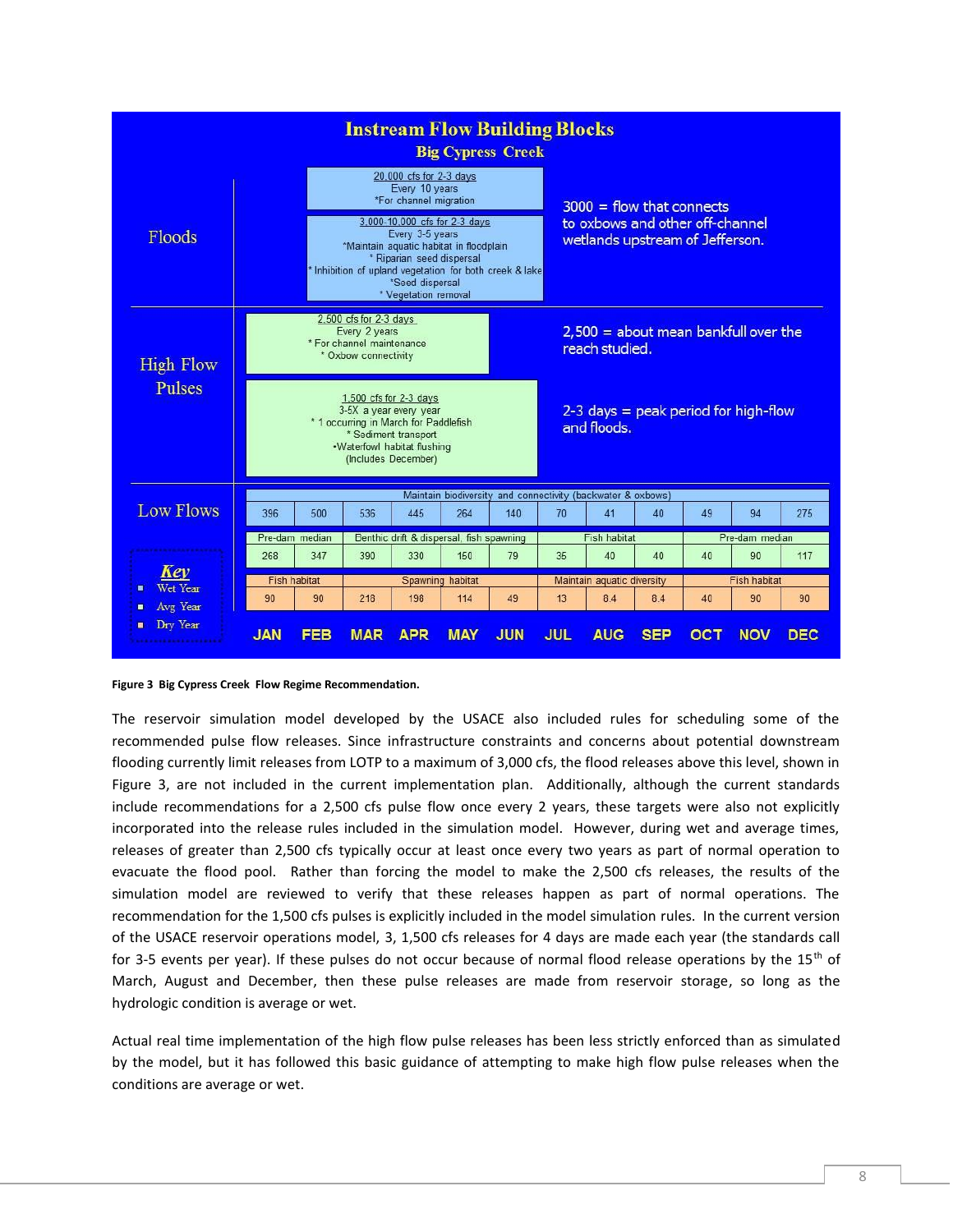#### <span id="page-9-0"></span>**1.3 Current Implementation**

The USACE reservoir control staff is in the process of updating the LOTP Water Control Manual, which includes, in Chapter 7, the Water Control Plan. This Plan includes guidance as to how the storage in the flood pool will be evacuated. Up until recently, the guidance in the water control plan has been to evacuate the flood pool as quickly as possible in order to make that space available to capture the next flood event. As part of the revision to the Water Control Manual, staff was directed to provide recommendations for changes to the guidance to be included in the water control plan that would taper off the high releases as the flood pool storage drops. These recommendations are intended to minimize the effect of abrupt changes in releases to minimize impacts on bank erosion and potential impacts to fish by stranding them in disjunctive pools as the flow rates come down. This more gradual decline in flow rates meshes well with the objectives of the Project to provide wet base flows and occasional high flow pulses. The current language being developed for inclusion in the updated water control plan will also likely recommend that, as the flood pool is dissipated, flood pool releases begin to transition into the base wet flow rates at approximately 1 foot above the seasonally adjusted top of the conservation pool. For these times, the new water control plan is likely to provide reservoir operations staff with the flexibility to increase releases if forecasts suggested that significant rains are expected. Staff will likely be authorized to make high flow pulse releases at 1,500-3,000 cfs as recommended by the Project. Based on reservoir simulation modeling, it appears that these recommendations, which will likely be included in the updated water control plan, will adequately provide for the base wet and high flow recommendations of the Project.

While the base wet and high flow pulse releases are made when LOTP is close to full, base average and dry releases are made from stored water in the conservation pool. Current demands for water diversions (~34,000 acft/yr) represent about one fifth of the total available yield ~150,000 acft/yr). While modeling of the current implemental plan over the historic record appears to support the ability of making releases from the conservation pool at the base average and dry levels, recent experience in 2013 indicates that during very dry periods, LOTP can drop to elevations that create operational challenges for water intake structures in the upper part of the lake. In 2013, as elevations dropped closer to 224 ft-msl, it appears that sections of the upper lake, where one intake is located, could have become disconnected from the main body of the lake. Additionally, there were some concerns regarding the impact of lower lake levels on existing boat docks.

To understand better the effect of the recent implementation plan on releases and lake levels, the pattern of releases and resulting lake levels are discussed below. On January 1, 2012, LOTP reservoir elevation was 224.1 ft. msl about four feet below the top of the conservation pool. The Palmer Drought index was -4.07, which indicates a dry condition (the PDSI remained in dry for the entire year). [\(Figure 4\)](#page-10-0) Based on the reservoir elevation and PDSI, the hydrologic condition was determined to be in a dry state and base flow releases of approximately 125 cfs were made from the reservoir (the target release was 116 cfs = 90 cfs Jan Dry base and 26 for diversions for the Pirkey Power plant). Releases were kept at the base dry through the spring, when, in April, the reservoir level rose to within 3 feet of the top of the conservation pool and the PDSI apparently rose above -1.99. This resulted in a shift in the operations to average conditions. (Note the historical record for the PDSI currently records the PDSI in April 2012 as -2.57, which would indicate a dry condition but these records apparently have been revised from the real time reports that Corps staff read at the time). Since the releases were being managed for average conditions, the Corps made a designated high flow pulse release of approximately 2,500 cfs in late April. During the summer of 2012 through the end of the year, inflows into LOTP were very low with many days of zero inflows. Although the hydrologic condition was shifted to dry and the recommended releases in the summer and fall under dry conditions are quite low, the reservoir elevation continued to decline. By October 2012, LOTP elevation was below 225 ft. msl, at which point NETMWD decided to suspend the releases for eflows because of the concerns explained above. For the remainder of 2012 and through most of 2103, releases for LOTP returned to their pre-eflow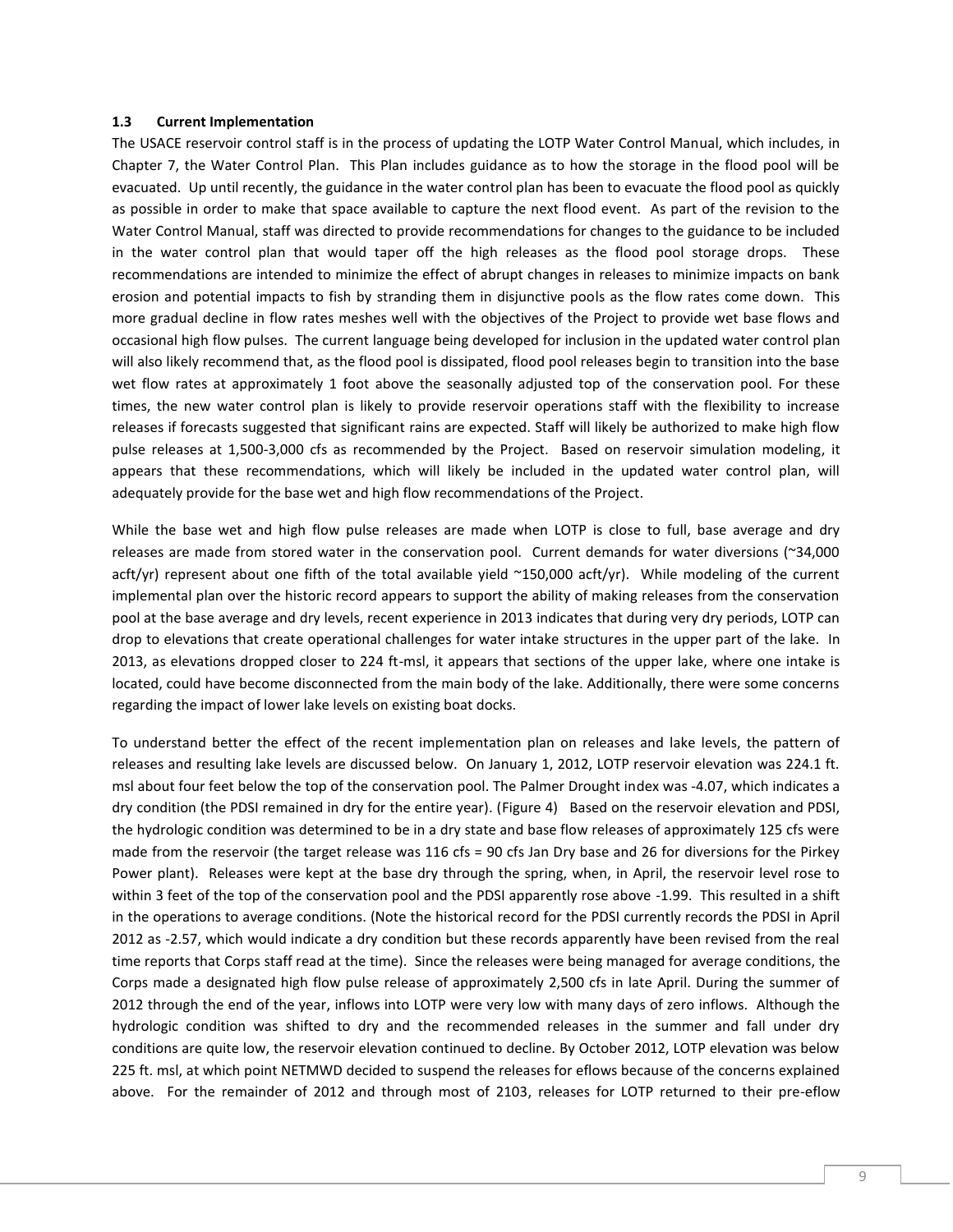

implementation levels of about 51 cfs (25 cfs for instream and 26 cfs for Pirkey). This resulted in lower releases from November 2012 through May 2013 but, somewhat paradoxically, higher releases than those called for in the Project recommendations for June 2013 through October 2013.

#### <span id="page-10-0"></span>**Figure 4 Implementation of the eflows regime 2012-2014**

In November 2013, the PDSI shifted into the average range and reservoir levels recovered from 225 ft-msl. As a result, the eflow regime was reinstituted and since that time LOTP has been making releases according to the base average recommendations including several short duration, high pulse flow releases.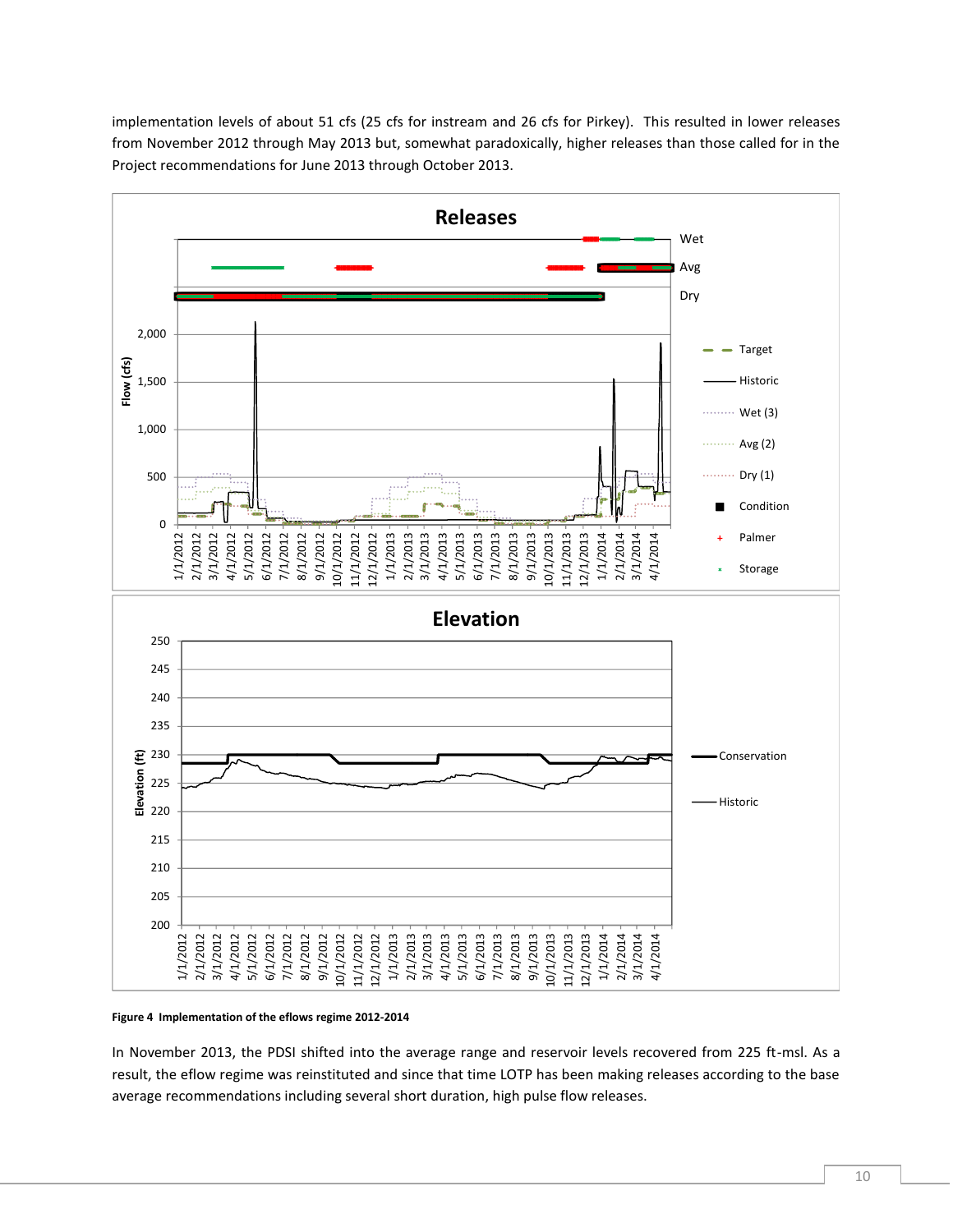The reservoir simulation model can be used to assess how the reservoir would have responded had the eflow releases not been suspended in 2012-13. [Figure 5](#page-11-0) displays the reservoir elevations and releases that would have occurred 'with eflow' recommendations. Although the eflow releases were suspended in October 2012, this suspension had little effect on reservoir levels because prior to February, the base dry recommendations, which would have been in place, would have been relatively low flow rates. Thus, the 'with eflows' simulation of reservoir elevation tracks very closely with the 'historic' (or actually observed) elevation through about February 2013.



<span id="page-11-0"></span>**Figure 5 Implementation of the eflows regime 2012-2014 including modeling with and without eflow regimes.**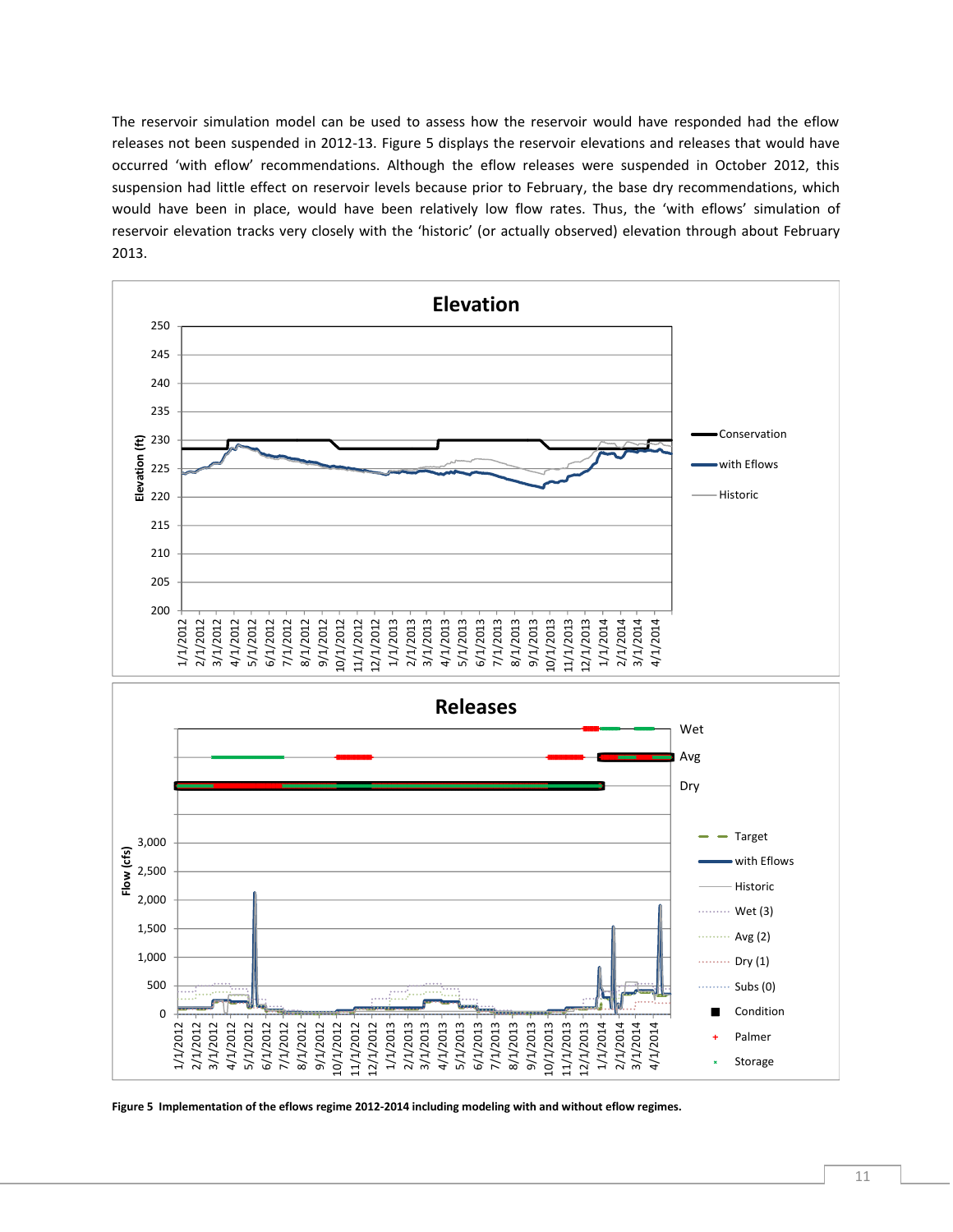After February the 'with eflows' and 'historic' lines begin to diverge. By the end of August, storage in LOTP would have been approximately 2.5 feet lower had eflow releases been made than it was when the eflow releases were suspended. The eflows releases would have meant that approximately 34,000 acft more of water would have been released from the conservation pool than was actually released in 2013. The reservoir would have reached a low of 222.58 as opposed to the actual observed minimum elevation of 223.96.

# <span id="page-12-0"></span>**2 Evaluations**

# <span id="page-12-1"></span>**2.1 Framework and metrics**

The objective of this evaluation section of this report is to assess how well and at what cost the current implementation plan succeeds in producing a flow regime that meet the goals of the Project. The metrics for this evaluation are derived using a reservoir simulation model to quantify how much water is needed from LOTP and how often the components of the flow regime are achieved over the long term. There are no a priori constraints that define exactly how much storage might be available and necessary for eflows and we do not know, with a high degree of certainty, the exact value the attainment frequencies required for the various flow components. Therefore, the tools and analysis can primarily be used to examine tradeoffs. For example, the simulation model can be used to limit the amount of storage that might be available for environmental flows either explicitly, by enforcing a cap on how much water can be used for eflows in a given year, or implicitly, by adjusting trigger levels that have the effect of reducing releases for eflows. Conversely, goals can be set for desired attainment frequencies and then the implementation plan can be adjusted to meet those targets. Once this is complete, an estimate of how much water it would take to achieve a specific goal can be quantified.

As discussed above, the Project is currently in the midst of a 5-year voluntary agreement to implement the eflows. This implementation plan was initially proposed based on the expert knowledge at USACE and their long experience in managing LOTP. The plan was supported by reservoir modeling which produced time series figures of simulated reservoir levels and releases. Based primarily on a visual review of these figures and on knowledge about how much water is currently available relative to how much is currently being used, both the USACE and NETMWD were comfortable in pursuing this plan on a voluntary basis with the understanding that deviation from the plan could be made unilaterally in response to unforeseen drought (which incidentally is what happened). The modeling and analysis presented to the Project at the fourth flows workshop in 2011 did not specifically quantify how well the implementation performed in terms of producing a flow regime that sufficiently mimics the natural pattern of flows needed to ensure the maintenance of a sound ecological environment. Therefore, the first step in this evaluation provides these estimates and answers the question: Are the building blocks flow recommendations met as frequently as they need to be and how much water does it take to implement this plan? Based on the results from this analysis, the report will suggest ways to improve on the implementation plan. Improvement, in this situation, means meeting the eflows recommendations with frequencies that more closely mimic the natural conditions and doing so with less impact on the established and authorized uses of LOTP to provide water supply and flood control to the region.

Finally, the ultimate goal of this effort is to chart a path which ensures that flows protective of a sound environment will continue beyond the current 5-year period. There are several strategies that will likely need to be considered and several steps and studies that may be needed along the way. The final section of this report will conclude by describing these options and charting a path toward achieving them.

## <span id="page-12-2"></span>**2.2 Existing and Interim Eflows Implementation Plan**

For the analysis of current and proposed operations, developed to support the implementation plan that has now been in place since 2011, reservoir simulations were conducted for the period from 1938-2007 using the USACE RiverWare model. The model includes normal operations releases for flood control subject to reservoir level and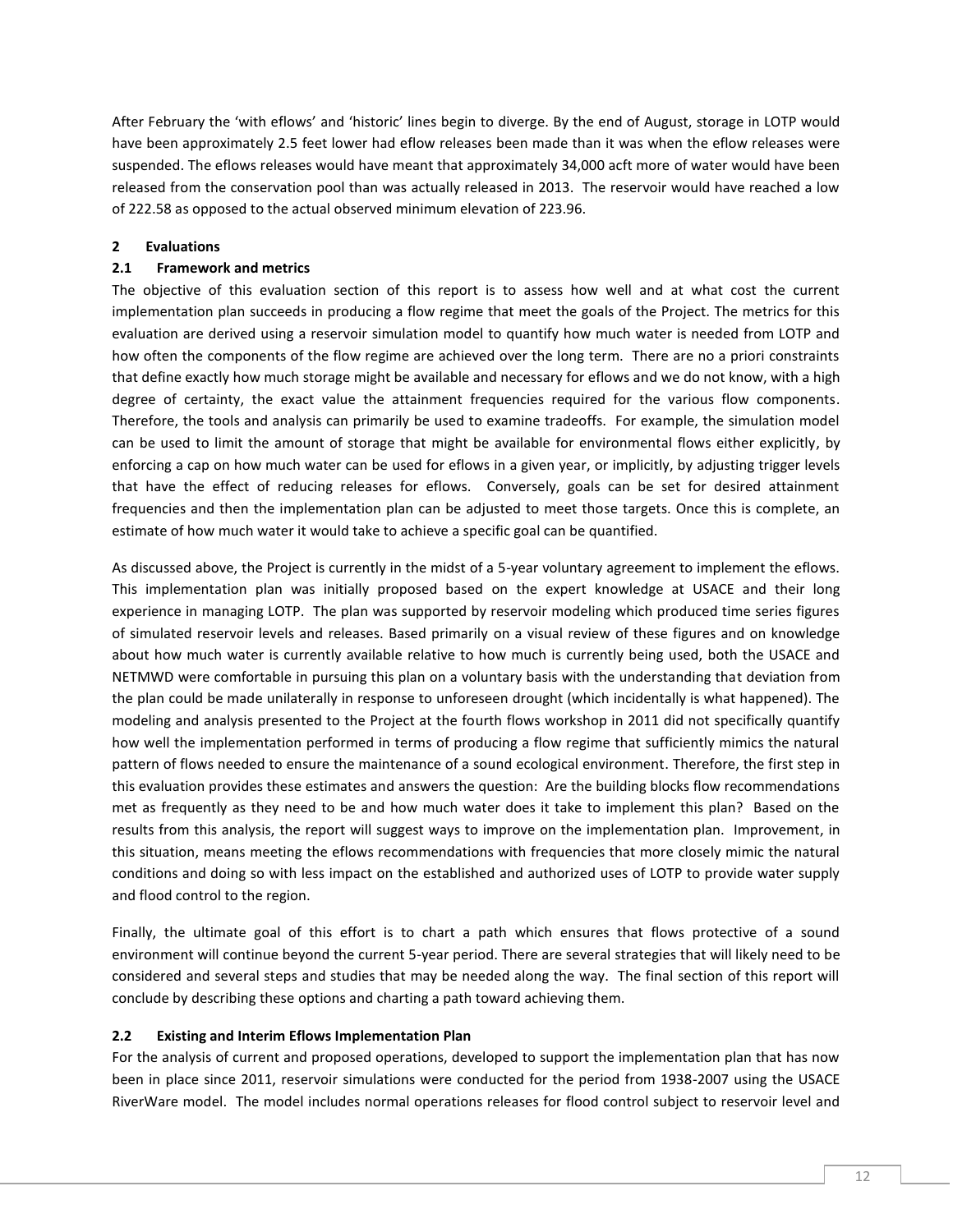downstream constraints, reductions in all demands (water supply and environmental) based on NETMWD drought contingency plan, and a supplemental supply from Bob Sandlin Reservoir. Enhancements were made to the RiverWare model to incorporate the multi-tiered targets and the triggers discussed above. Outputs including time series of reservoir elevations and releases were produced for the following four scenarios:

- 1. Current demands without e-flows,
- 2. Current demands with e-flows,
- 3. Future demands without e-flows, and
- 4. Future demands with e-flows.

Initial runs of future demands, assuming an additional 100,000 acft/yr on top of the current demands (the number initially suggested by NETMWD), found that meeting this target and the environmental flows depleted the conservation pool. Subsequent iterations found that only an additional demand of 94,000 acft/yr could be supplied without depleting the conservation pool. Unless otherwise specified, figures with labels for future supply assume an additional 94,000 acft/yr from Lake O' the Pines.

The implementation plan also assumes that the bottom foot of the flood control pool will be used to transition from releases to evacuate the flood pool to releases for base wet conditions per the recommendations of the Project.

# <span id="page-13-0"></span>**2.2.1 Frequency of Eflows**

One part of evaluating how well the implementation plan performs is to evaluate how well it meets the environmental flow targets. The flow recommendations developed for the Big Cypress downstream of LOTP are defined in terms of flow magnitude and timing (month or season) and, in the case of pulse and overbank flows, in terms of flow duration and rate of change. In order for these recommendations to be meaningful in a water management context, they also need to be defined in terms of attainment frequency; or how often the various components of the flow recommendations should occur. A recommendation of 150 cfs for a May average base flow does not provide operational guidance unless it is coupled with a recommendation for how often this flow should occur. While the Project has not explicitly defined the desired attainment frequencies, a foundational principle of the Project has been the natural flow paradigm. This principle asserts that the safest and simplest approach to maintaining a sound ecological environment is to mimic the natural flow pattern as closely as possible, including variability patterns (wet, dry and average years, seasonal), and associated duration and magnitude of flows. This concept also applies to attainment frequency targets. "The premise is that if a sufficiently close representation of key elements of the historical hydrology is maintained, then a reasonable approximation of the historical sound ecological environment is likely to also be maintained, while at the same time making available water for development." (SAC 2010) If a recommended flow of 150 cfs has historically occurred in May about 50% of the time, then successfully meeting this flow recommendation means that it should occur about 50% of the time in the future.

It is important to note that, just as with the development of the building blocks, the natural flow paradigm serves as a starting point assumption. Future studies including adaptive management will be used to verify, and if necessary, refine the understanding of what level of attainment is needed to provide for a sound ecological environment. These future studies should also provide insight into how much deviation from the natural range of variability is acceptable.

Assuming the goal is to mimic historic - natural conditions - attainment frequencies, the next step is to decide what period of record will serve as the basis for this baseline condition. Recall that base flow recommendations developed in the Project were derived initially from outputs from a computer statistics program called the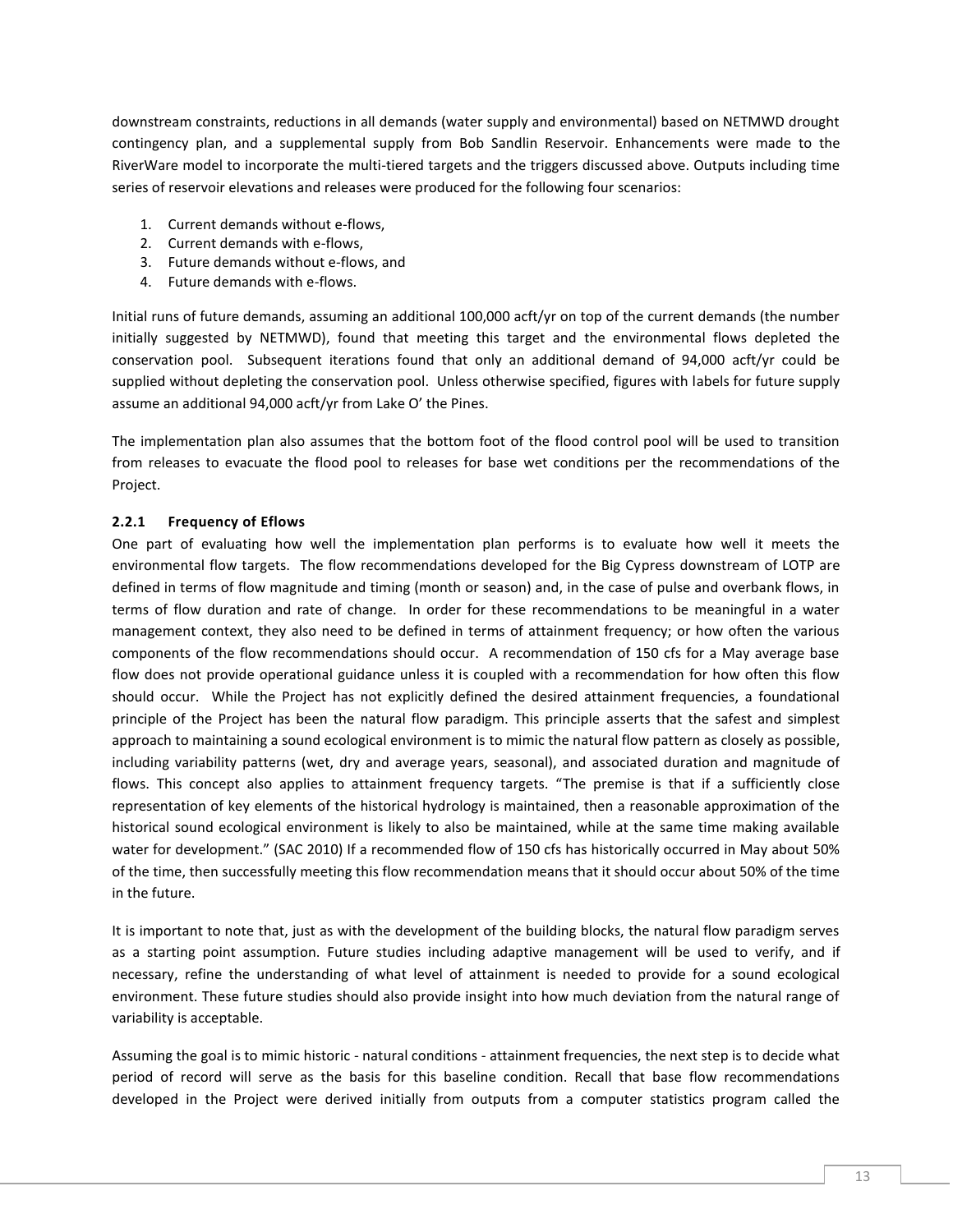Indicators of Hydrologic Alteration (IHA), which calculates percentile flows based on historic data that has been processed to remove pulses (base flow separation). For Big Cypress, the preliminary recommendations were based on specific percentile flows (25<sup>th</sup>, 50<sup>th</sup> and 75<sup>th</sup> for dry, average and wet respectively) from 1928-1956 [\(Figure 6\)](#page-15-0). This is the time period of available gage flow data prior to the construction of LOTP and is intended to be representative of natural flows. Similarly, a determination of appropriate attainment frequencies should also be based on a natural flow regime. Based on this line of reasoning, the appropriate period for development of attainment frequency goals would be the same as the period used to develop the flow targets, namely 1928-1956. However, the reservoir simulation model that is used to test the implementation of the eflows has a period of record from 1938-2007. Since the USACE developed a naturalized daily stream flow set for the period from 1938- 2007, an alternative option would be to use this longer period of naturalized flows to developed attainment frequency targets. (Since the RiverWare model only extends back to 1938, the period from 1928-1938 must be excluded if an apples to apples comparison between attainment frequencies under managed implementation of eflows and natural attainment frequencies is to be conducted.) The naturalized flow set developed for the RiverWare model includes flows for the period prior to the construction of LOTP in 1958, which are simply the recorded gage flows, and flows after the construction of LOTP, which are synthetic naturalized flows developed for the model.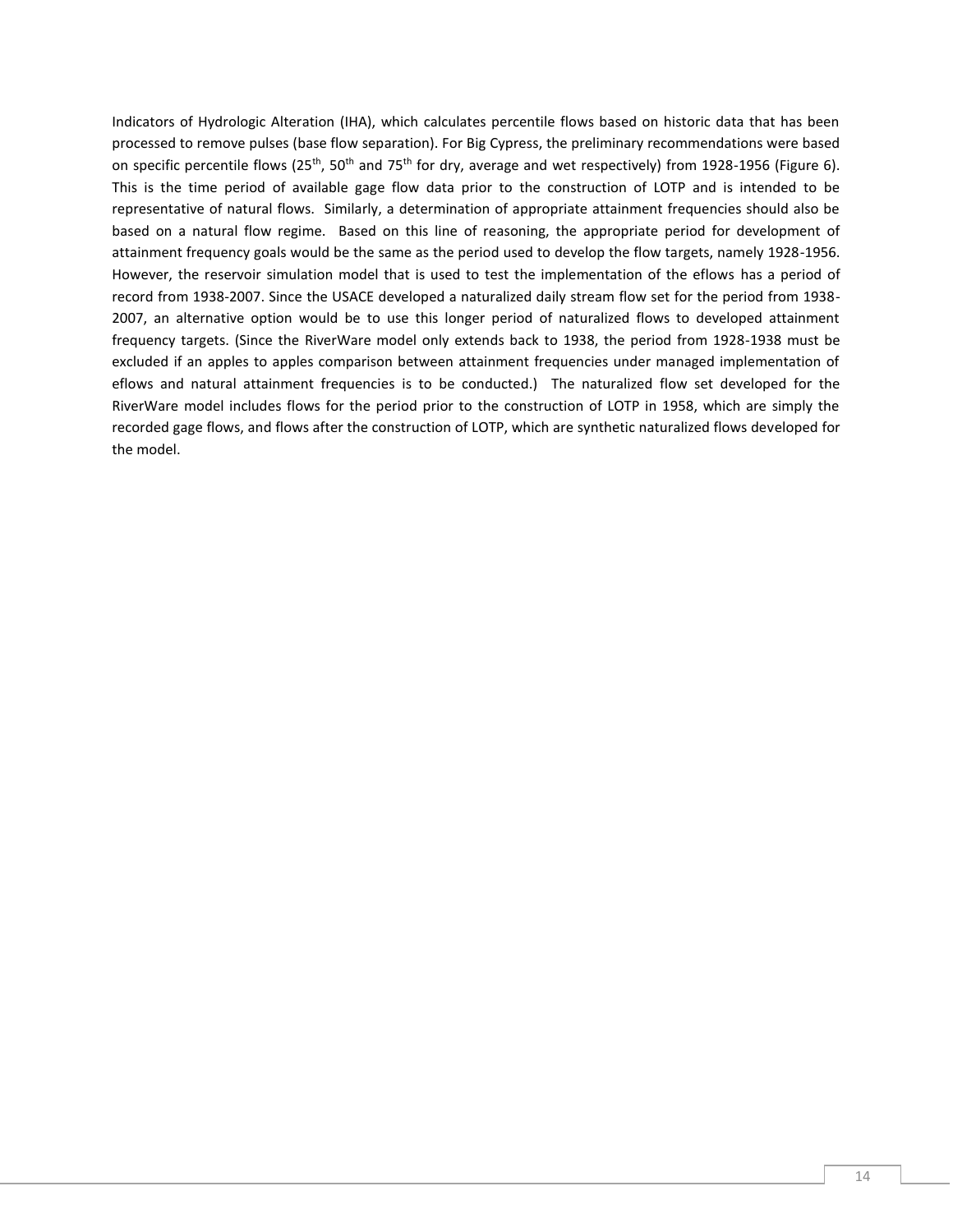<span id="page-15-0"></span>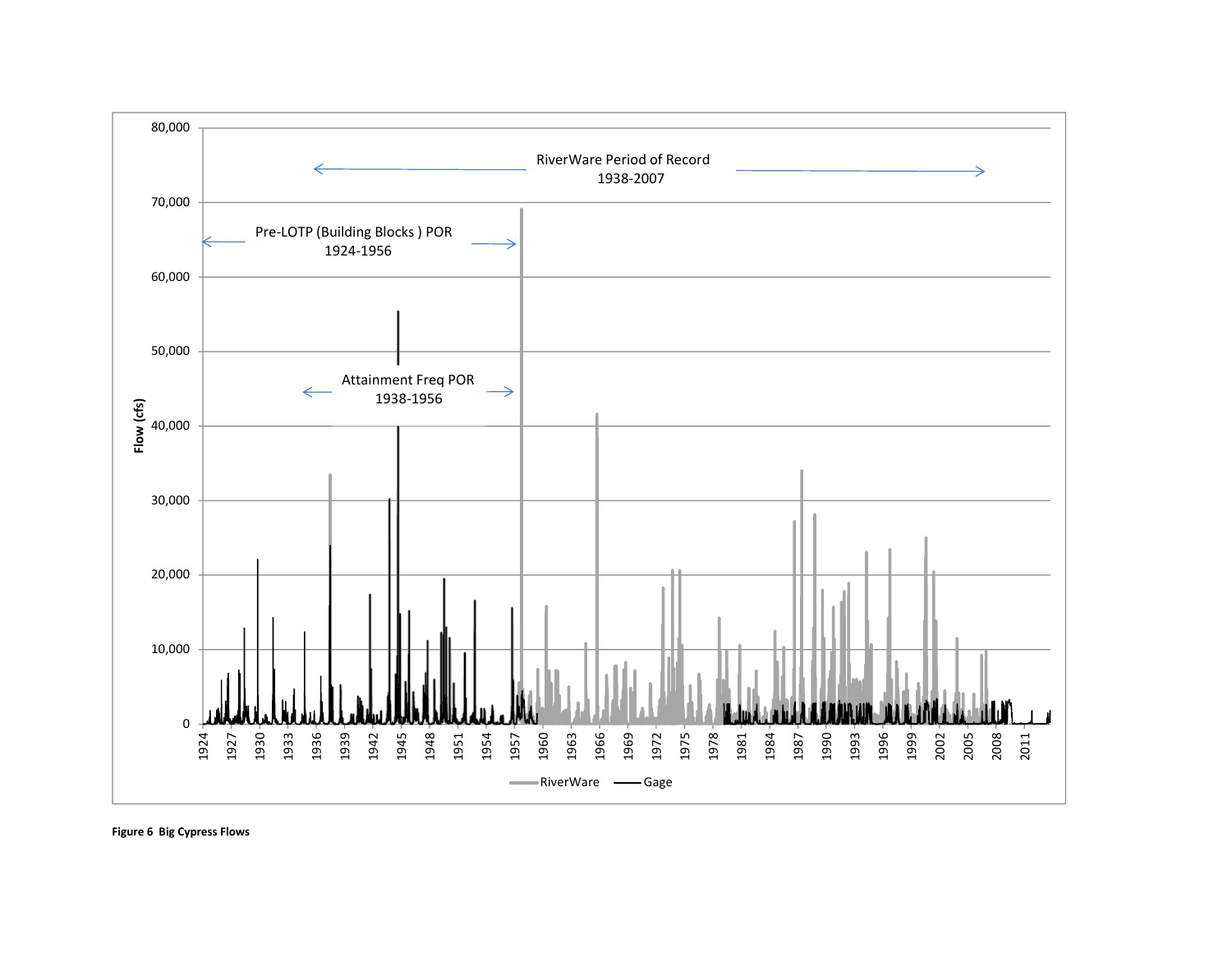Ideally, this longer period of record (1938-2007) could be used to determine desired attainment frequencies, however, a review of the synthetic flows from 1958-2007 suggests that while these flows are maybe adequate representations of the naturalized flows at the higher end of the flow regime, there is some question as to whether they accurately capture the characteristics of the lower end of the flow regime. This can be seen by comparing cumulative frequency plots for the period from 1924-1954 with the period from 1960-2007 [\(Figure 7\)](#page-16-0). Flows from these periods, if they represent the same natural flow regime, should produce similar cumulative frequency plots, excepting for natural variation within the two periods. While pulse flows greater than 1000 cfs are exceeded approximately 20% of the time in both periods, the distribution of flows in the base flow range is significantly different between the two periods. In the synthetic data set, over 20% of the days had zero flow. Since reservoir storage is dominated by large inflow events, the differences observed at low flows, in [Figure 7,](#page-16-0) may be of less concern with respect to the results produced by the reservoir simulation model. However, given the differences observed in [Figure 7](#page-16-0) it would not seem appropriate to base desired attainment frequencies on this naturalized dataset.



<span id="page-16-0"></span>**Figure 7 Cumulative Frequency of gage flows for Pre-LOTP period (1924-1954) and synthetic naturalized flows for Post – LOTP period (1960- 2007)**

Therefore, in the following analysis, the attainment frequencies are based on flow from 1938-1954, the period of record prior to LOTP that is included in the reservoir simulation model.

[Table 3](#page-17-0) shows the percent of time that the various base and pulse flow targets are met or exceeded under natural conditions and, assuming that the LOTP reservoir were operated to meet current demands, both with and without the implementation the environmental flows. Under natural flow conditions, flows greater than the dry base flow would have been observed approximately 78% of the time, greater than the average base flows 63% of the time and greater than the wet base flows 53% of the time. These monthly percentiles thus form the basis of the target attainment frequencies that ought to be observed to preserve the ecological functions that these flows provide.

The green and red colors in [Table 3](#page-17-0) indicate greater than a plus or minus 10% change in the percent frequency relative to natural flows. The 10% value does not have any specific merit and is used here primarily for illustrative purposes. A reasonable argument might be made that a 5% or 15% change represents an ecologically significant change, but further studies would be needed to develop a scientifically defensible value. If the reservoir is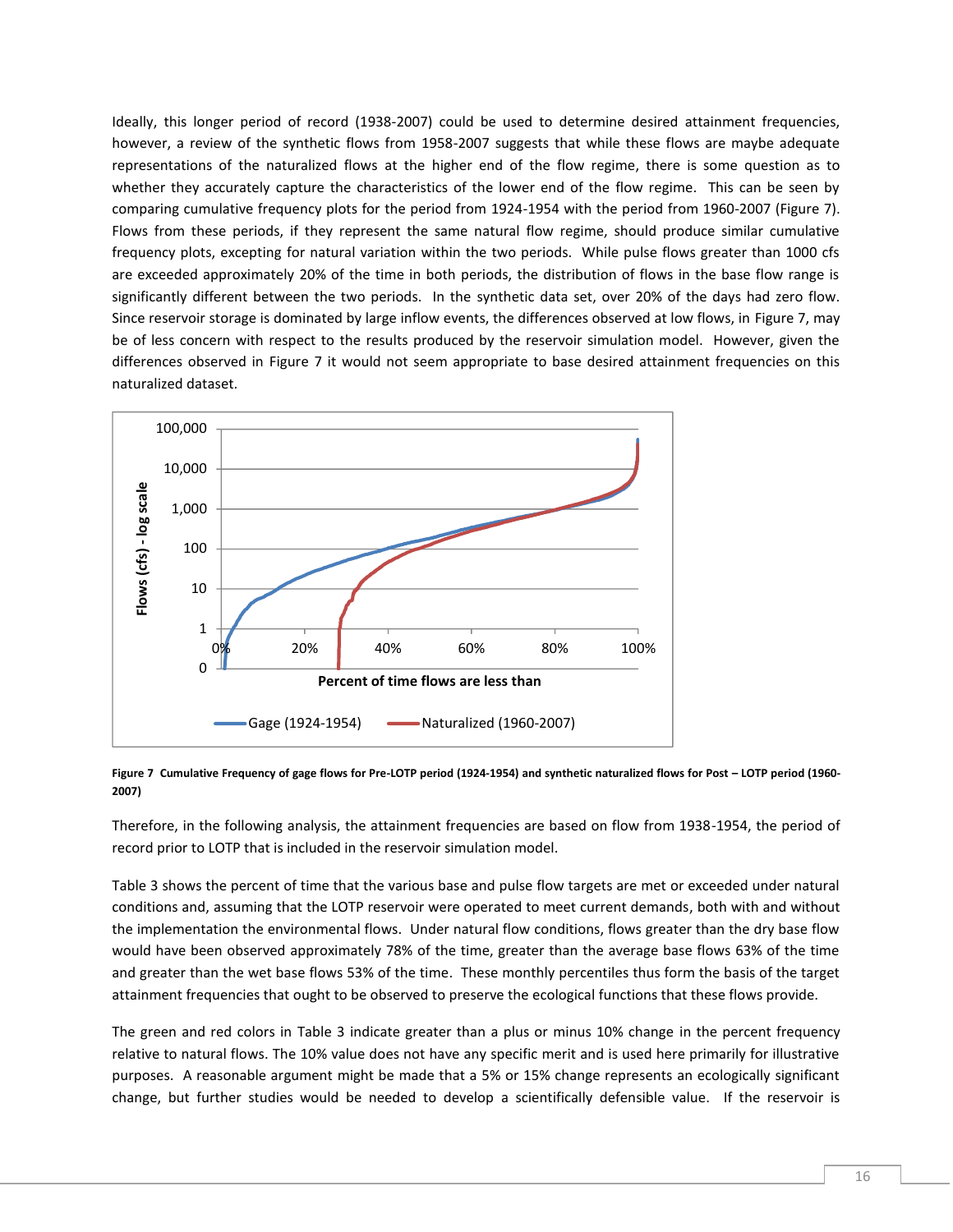operated without implementation of the environmental flow regimes (CurNoEflow), the model predicts that in 8 out of 12 of the months in the year, dry base flow targets would occur more than 10% less often than they are occurring under natural flow conditions. Notably, for average and wet base flow levels, except for the months of November and December, the operation of LOTP does not appear to have a substantial impact on attainment frequency. In fact, having the reservoir in place results in base flows being met more frequently than they would be met under natural conditions. This apparent contradiction occurs because LOTP captures high volume, low duration floods and then, under current demands, releases that water at flow rates higher than the base flow targets over long periods. This results in more days with flow exceeding the base wet targets.

|            |                                |     |      |                 | <b>Base Flow Targets Percent Excedence</b> |      |                  |           |     |  |
|------------|--------------------------------|-----|------|-----------------|--------------------------------------------|------|------------------|-----------|-----|--|
|            |                                | Dry |      |                 | Average                                    |      | Wet              |           |     |  |
|            | CurNoEFlow<br>CurwEFlow<br>Pre |     | Pre  | CurNoEFlow      | CurwEFlow                                  | Pre  | CurNoEFlow       | CurwEFlow |     |  |
| Jan        | 94%                            | 83% | 100% | 77%             | 72%                                        | 89%  | 63%              | 60%       | 54% |  |
| Feb        | 99%                            | 94% | 100% | 83%             | 82%                                        | 85%  | 66%              | 72%       | 69% |  |
| Mar        | 87%                            | 87% | 100% | 77%             | 82%                                        | 86%  | 69%              | 75%       | 75% |  |
| Apr        | 93%                            | 92% | 100% | 83%             | 85%                                        | 83%  | 75%              | 84%       | 83% |  |
| May        | 89%                            | 81% | 100% | 82%             | 80%                                        | 92%  | 67%              | 76%       | 73% |  |
| Jun        | 87%                            | 76% | 100% | 75%             | 74%                                        | 93%  | 59%              | 69%       | 62% |  |
| Jul        | 87%                            | 62% | 100% | 58%             | 60%                                        | 85%  | 42%              | 54%       | 47% |  |
| Aug        | 70%                            | 32% | 100% | 30%             | 30%                                        | 67%  | 29%              | 30%       | 39% |  |
| Sep        | 66%                            | 39% | 100% | 32%             | 36%                                        | 69%  | 32%              | 36%       | 69% |  |
| Oct        | 38%                            | 53% | 100% | 38%             | 53%                                        | 100% | 33%              | 52%       | 46% |  |
| Nov        | 52%                            | 35% | 100% | 52%             | 35%                                        | 100% | 50%              | 35%       | 36% |  |
| Dec        | 77%                            | 61% | 100% | 73%             | 56%                                        | 71%  | 48%              | 42%       | 42% |  |
| All Months | 78%                            | 66% | 100% | 63%             | 62%                                        | 85%  | 53%              | 57%       | 58% |  |
|            |                                |     |      |                 |                                            |      |                  |           |     |  |
|            | 1,500 cfs pulses, 3 per year   |     |      | 2,500 cfs pulse |                                            |      | >3,000 cfs pulse |           |     |  |
|            | CurNoEFlow<br>CurwEFlow<br>Pre |     | Pre  | CurNoEFlow      | CurwEFlow                                  | Pre  | CurNoEFlow       | CurwEFlow |     |  |
|            | 58%                            | 53% | 53%  | 68%             | 58%                                        | 53%  | 68%              | 0%        | 0%  |  |

<span id="page-17-0"></span>**Table 3 Percent of days base flow targets in Big Cypress would be met under alternative scenarios as compared to the attainment frequencies under the pre-LOP flow period assuming current demand levels.**

When the simulation model is run to implement the environmental flow targets (CurwEflow), results indicate that, under present demand scenarios, base flow targets will generally occur more often than they occurred under natural conditions. Since the model is set up to always release the base dry target, it predicts that these flows are met or exceeded 100% of the time even though under natural conditions the flows in Big Cypress were often (22% of the time = 100%-78%) observed below these levels. Base average and wet targets also generally occur more often than they would have occurred naturally.

As discussed in Section [1.2](#page-7-0) above, the pulse flow recommendations from the Project are only partially implemented in the operation plan. Designated releases for the lower pulses (1,500 cfs) are made up to 3 times a year when hydrologic conditions are wet or average (no pulse releases are made when the system is in a dry condition). Apparently, pulses would typically occur this often (in 53% of the years) as the result of spills even when the reservoir is not operated to meet eflows (CurNoEflow).

The 2,500 cfs target pulse release is not included in the model as part of the reservoir's operating rules and thus only occurs when required to evacuate the flood pool. This decision was made simply from a modeling expediency standpoint. The code required to update the RiverWare model to address events that occur less frequently than one per year is complicated. A decision was made that it would be more expedient to simply run the model to evaluate whether the 2,500 cfs pulses occurred at sufficient frequencies as a result of normal flood control operations. While the existence of LOTP causes a reduction in annual frequency of 2,500 cfs pulses (from 68% of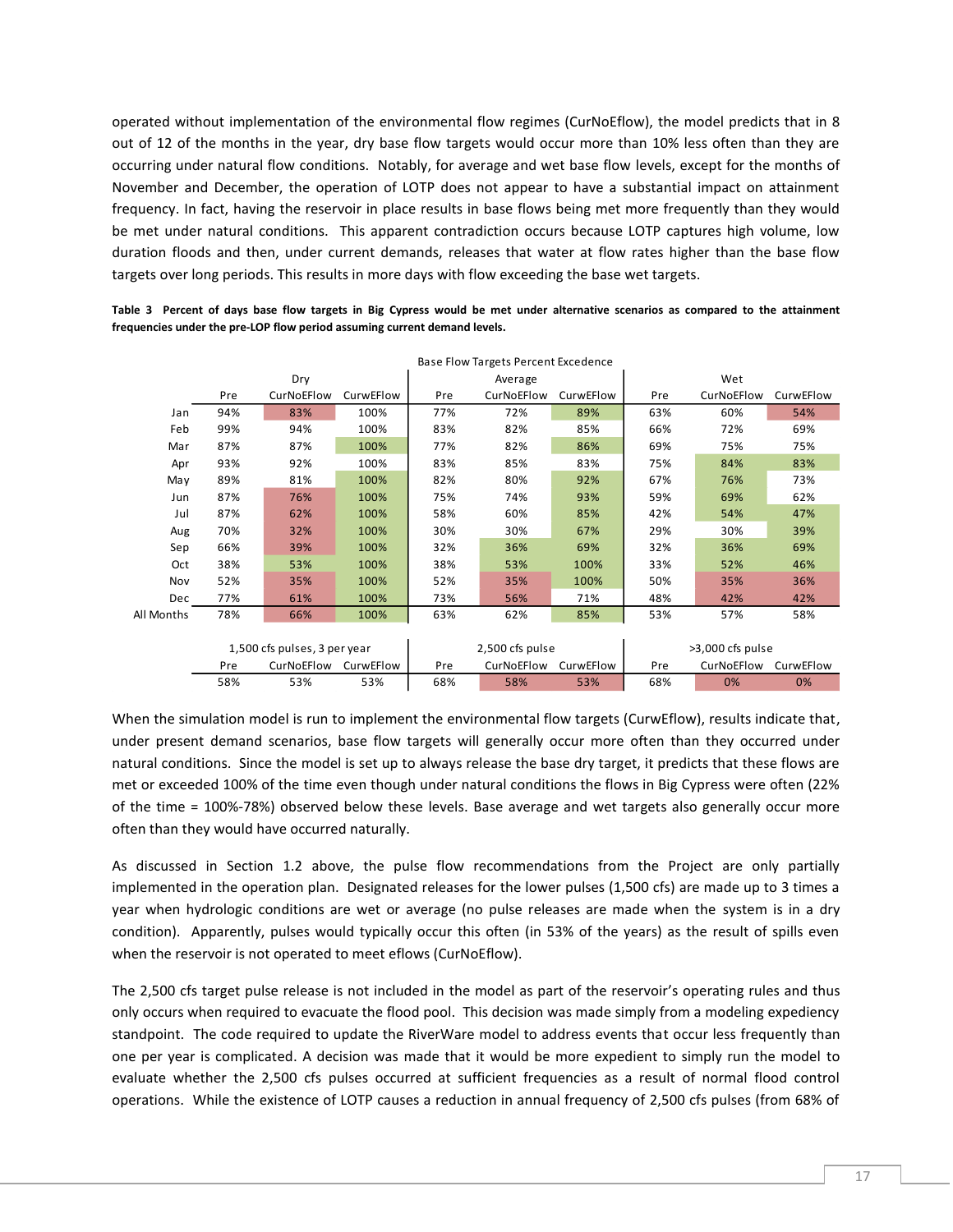the years to 58% of the years) these pulse events still occur approximately every other year (as recommended) under normal reservoir operations without having to make explicit releases at these levels. Development of the next round of RiverWare simulations may consider these results and determine whether explicitly including rules for 2,500 cfs pulses are needed. Actual operations since 2011 have included dedicated pulse releases greater than 2,500 cfs.

As has been known throughout the Project, LOTP does not release more than 3,000 cfs, thus events above this flow rate, which occurred in 68% of the years before LOTP was constructed, do not occur under the current or proposed implementation plan.

In summary, this analysis suggests that there may be some opportunity to loosen the requirements to meet base flow recommendations under the management regime. Specifically, it appears that the base dry targets do not need to occur as often as they are predicted to under the current implementation plan.

# <span id="page-18-0"></span>**2.2.2 Drawdowns and Storage**

The other side of the analysis is to evaluate the impact of meeting the environmental flow targets on reservoir storage and the ability to provide water for other uses. [Figure 8](#page-18-1) shows the LOTP reservoir elevations with and without releases for eflows.



#### <span id="page-18-1"></span>**Figure 8 Lake O' the Pines reservoir trace with and without releases for eflows assuming current demand levels.**

One measure of the impact of making releases for eflows is the frequency of time when the reservoir elevation would be below 220 ft-msl, which is the level at which NETMWD drought management begins. Assuming the current demands, the model indicates that LOTP would always stay above this elevation. If releases were made for eflows the elevation would fall below this level four times in 70 years, however these declines are to less than 1 foot below 220 ft-msl and, with the exception of the 2007 event which lasted about 100 days, only remain below 220ft-msl for about one month.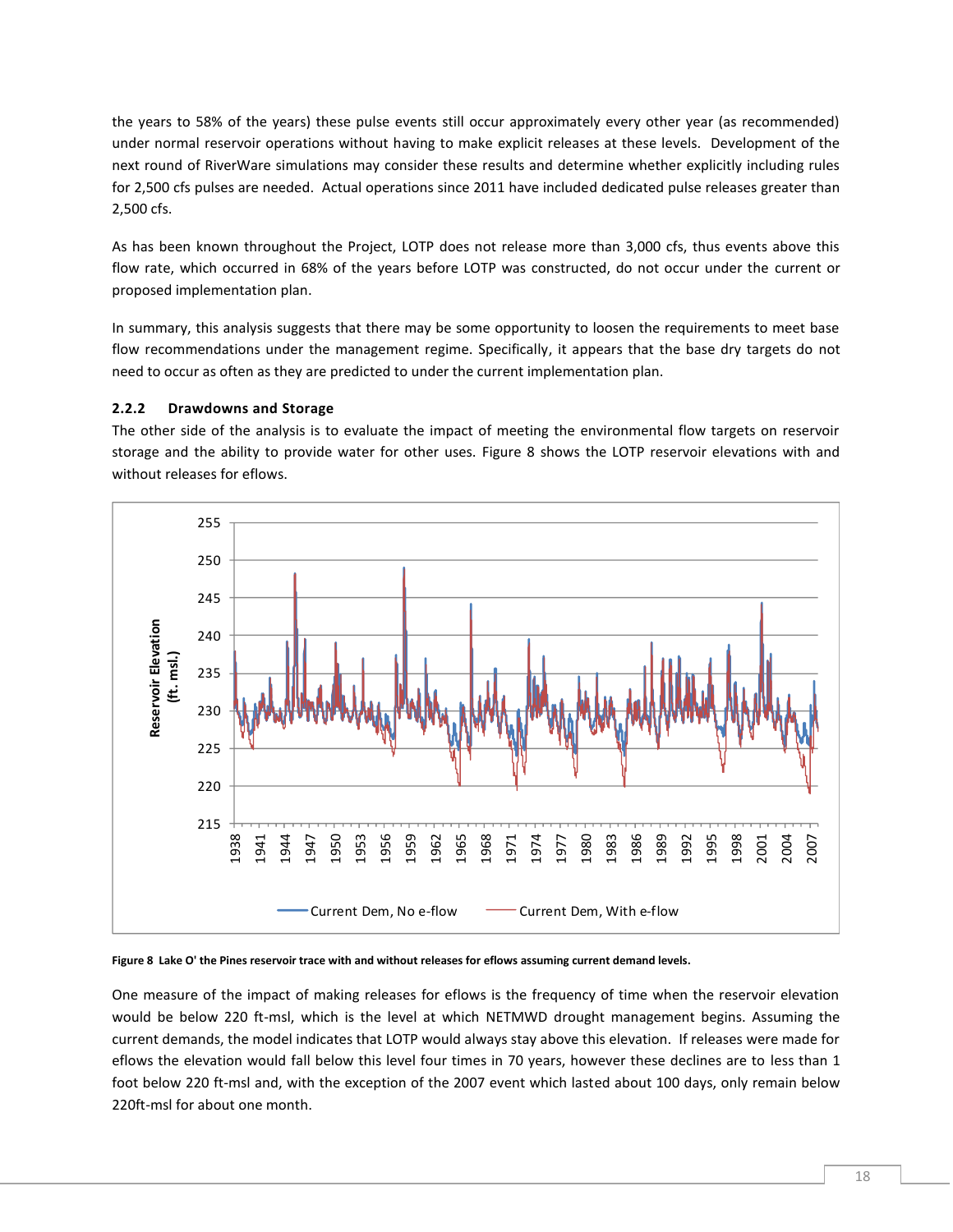Another way to look at the impact of meeting eflows has on storage is to quantify how much additional water needs to be released each year to meet the eflows targets. [Figure 9](#page-19-0) shows the maximum difference in simulated reservoir storage when LOTP is operated without and with eflows.



<span id="page-19-0"></span>**Figure 9 Effect of making releases for flows on reservoir storage.**

The year with the greatest difference in storage, when comparing the 'with' and 'without' eflows simulations, was 2007. As a result of making releases for eflows, the LOTP elevation would have been approximately 5 feet lower on In January 2007 than it would have been had the reservoir been operated without the implementation of the eflows. This elevation difference is equivalent to approximately 87,000 acft of storage.

The period from 2005 to 2007 involved a multiyear drought. [\(Figure 10\)](#page-20-0) On January 1, 2005, LOTP reservoir elevation was 228.8 ft-msl or just above the conservation pool. The PDSI was -0.29, which is an average condition and, in fact, high inflows in the spring of 2005 pushed storage up into the flood pool. Since the reservoir was above the conservation pool, releases in the beginning of the month are made to evacuate the pool, whether the eflows are implemented or not. Once the reservoir level hits 229.5 ft-msl, the eflows implementation releases begin to taper down to the eflows target (blue line in the bottom panel of [Figure 10\)](#page-20-0). These releases are equal to the base average recommendation of 268 cfs and begin to differ from the releases without eflows (orange line in the bottom panel of [Figure 10\)](#page-20-0), which are equal to 26 cfs. Simulated elevations in LOTP begin to diverge (top panel of [Figure 10](#page-20-0)) between the 'with eflow' and 'without eflow simulations'. On March 15, a 4-day pulse flow release of 1,500 cfs is made, since the reservoir storage and PDSI criteria were both in average and a pulse event had not yet occurred in this year. The pulse event causes the reservoir elevation to drop almost one foot. Throughout April and for the rest of 2005 inflows remained very low. In November, no inflows were reported for the entire month. Low inflows persisted through 2006, until a large flood in January 2007 restored reservoir levels. Just before these high inflows, and even only having made base dry releases for almost 20 months, LOTP would have been approximately 5 feet lower (at an elevation of 218.95 ft-msl) than it would have been had it not made releases for eflows. The storage would have been about 87,000 acft less as reflected in [Figure 9](#page-19-0) above.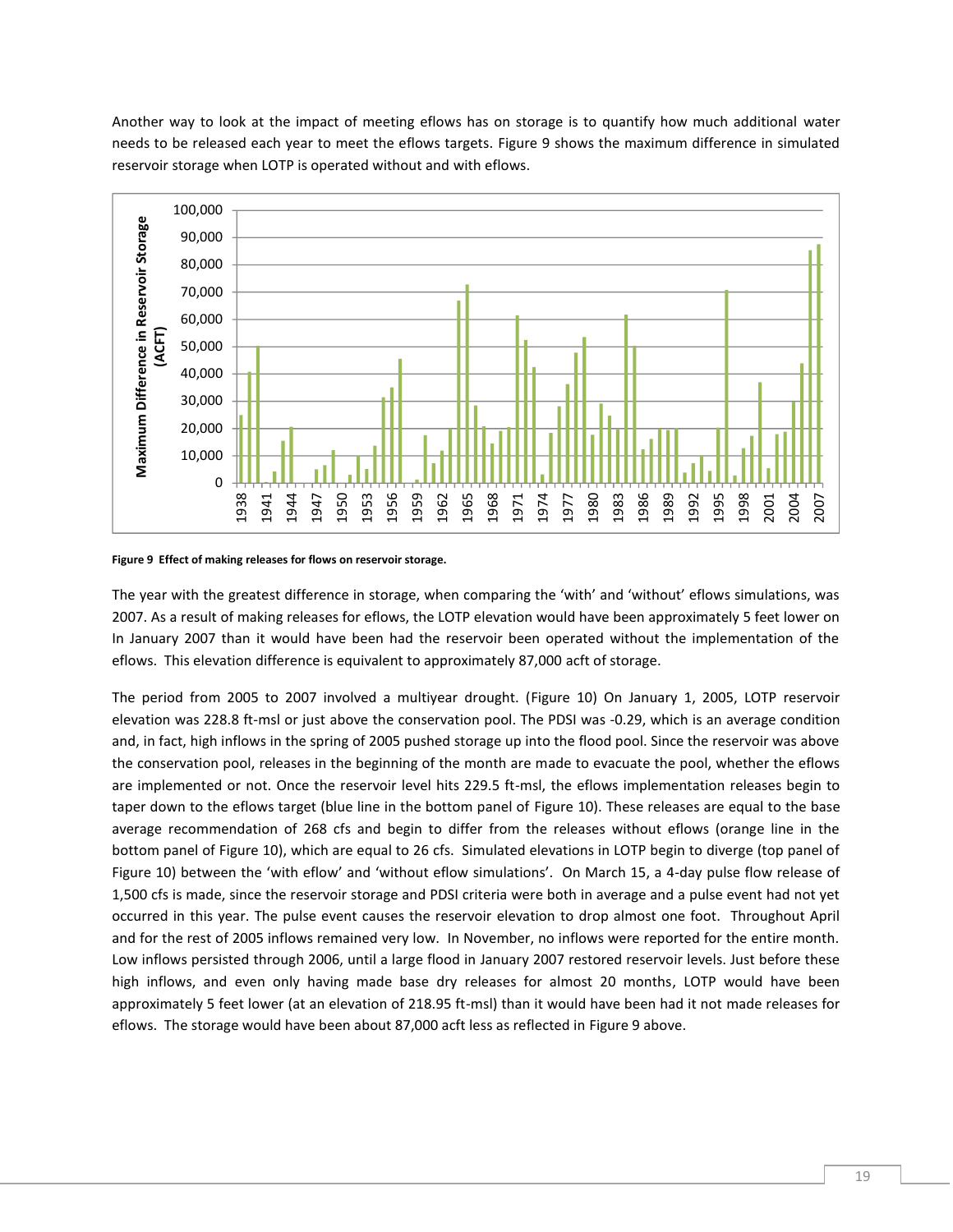

#### <span id="page-20-0"></span>**Figure 10 Reservoir Elevation (top) and Releases (bottom) with and without eflow releases**

While this worst-case scenario (the above example representing the greatest impact on reservoir storage over the period of record) is significant, the simulation demonstrates that the system can implement the eflows recommendations and meet the current water supply commitments without requiring reductions per the drought contingency plan in all but four cases.

The analysis points to components of the implementation scheme that have the most significant impact on reservoir storage. Two factors were the consistent drivers of low reservoir elevations for other periods as well.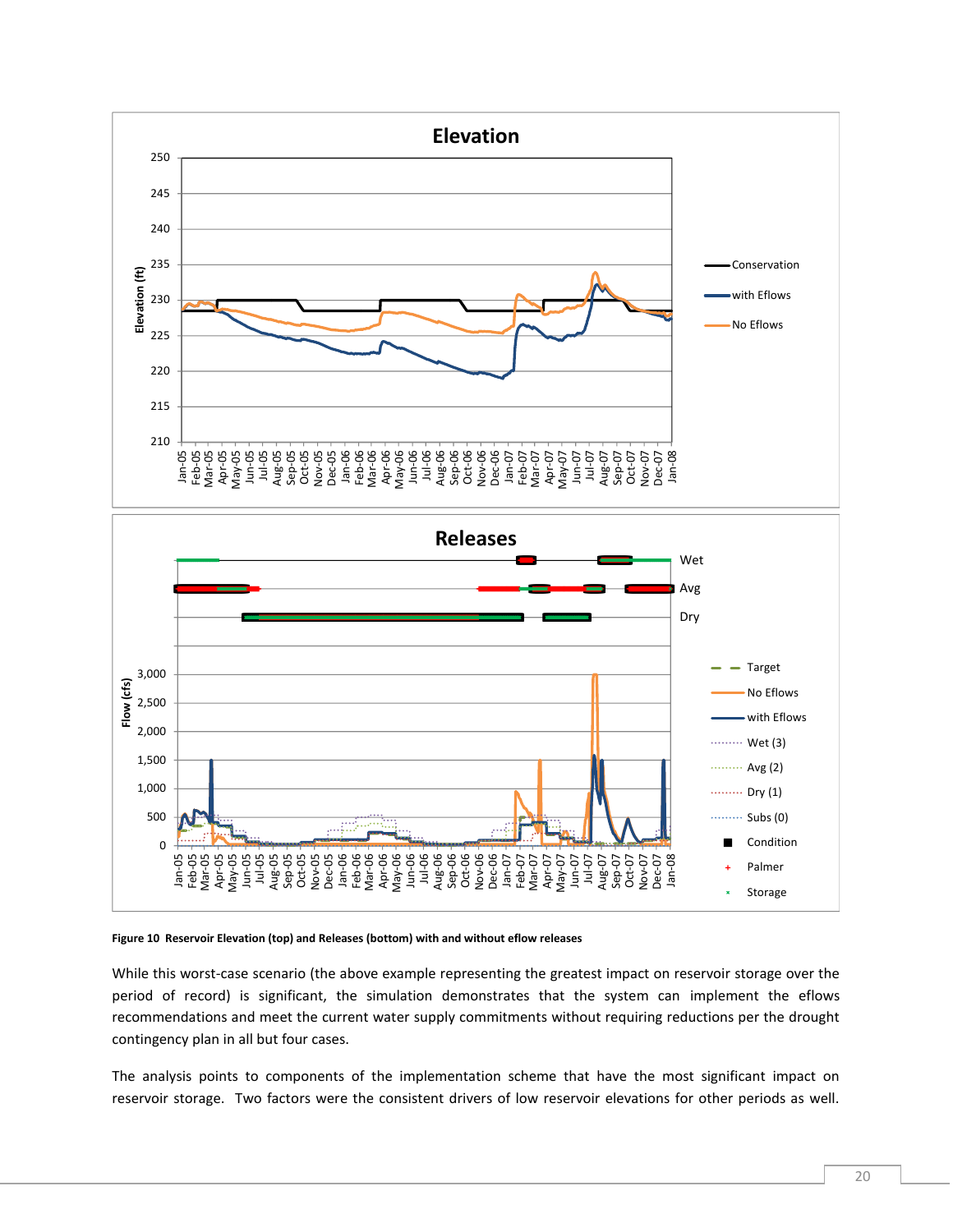First, was the release of designated high flow pulse at the beginning of a multi-year drought. In the above example, this pulse was made just after flood releases had been made to evacuate the flood pool and just before the system entered drought conditions. In reality (as opposed to how it is modeled), a pulse release would probably have been made to coincide with flood releases earlier in the winter/spring in 2005. The second factor and, in fact, the dominate factor in this event, and all of the other major drawdown events, is the continued release of base dry recommended flows as the reservoir level continues to decline below 224 ft-msl. This fact, coupled with the insight gained from the attainment frequency analysis [\(Table 3](#page-17-0) above), might suggest that either some modification to the implementation plan or some alternative strategy such as a year round increase in the conservation pool to the current summer recreation pool level (230 ft-msl) will be needed if triggering of drought contingency plans are to be avoided. The actual operations in 2012 and the suspension of the eflow releases, also helps understand a need to consider some modifications to base flows releases.

# <span id="page-21-0"></span>**2.3 Future Demands**

In addition to simulating operations under current demand levels ( $\approx$ 34,000 acft/yr), the RiverWare model was also used to simulate reservoir operations assuming future demand levels. The initial simulations assumed future demands of an additional 100,000 acft/yr, however these results showed that reservoir storage would be depleted during the worst drought if these demands and the recommended eflows were to be met. Subsequent simulations determined that a maximum future demand level of an additional 94,000 acft/yr could be supplied under current reservoir allocations while at the same time meeting the eflows under the current implementation scheme.

Similar to the analysis of the current demand simulations, the RiverWare model was used to quantify attainment frequencies of the eflow recommendations and the potential impact on reservoir storage resulting from this simulation. [Table 4](#page-22-0) shows the frequency of meeting the various components of the eflows recommendations assuming future demands for water supply equal to 128,000 acft/yr (34,000 acft/yr for current levels plus 94,000 acft/yr additional demand). Here, the contrast between 'without implementation' (FutNoEFlow) and 'with implementation' (FutwEFlow) is more pronounced than it was under current use scenarios. Unlike the current demand scenarios in which many of the eflow recommendations, especially of the base average and wet components, would occur frequently without the need to make designated releases for them, under future demand scenarios these flows would not occur often enough without an eflows implementation plan. Even with the current implementation plan in place (FutwEFlow) base average and wet flow recommendations would occur more than 10% less often in the winter months. More troubling is that the annual attainment frequency for the 3 per year, 1,500 cfs high flow pulse falls from 53% under current demands [\(Table 3\)](#page-17-0) to 37% under future demands.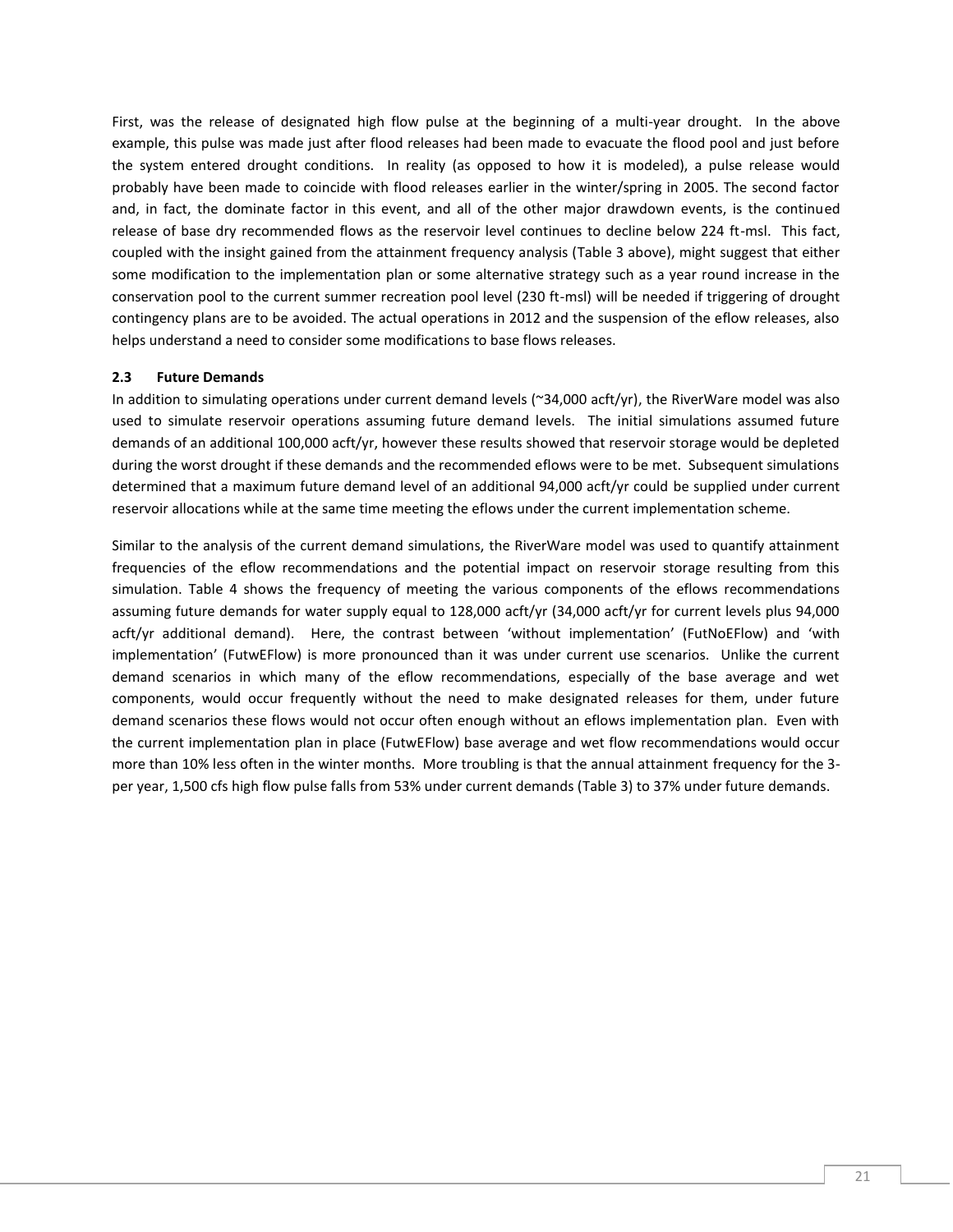<span id="page-22-0"></span>**Table 4 Percent of days base flow targets in Big Cypress would be met under alternative scenarios as compared to the attainment frequencies under pre-LOP flow period assuming future demand levels.**

|            | Base Flow Targets Percent Excedence          |     |      |                   |                  |           |                  |                  |           |  |
|------------|----------------------------------------------|-----|------|-------------------|------------------|-----------|------------------|------------------|-----------|--|
|            |                                              | Dry |      |                   | Average          |           | Wet              |                  |           |  |
|            | FutNoEFlow<br>Pre<br>FutwEFlow               |     |      | Pre               | FutNoEFlow       | FutwEFlow | Pre              | FutNoEFlow       | FutwEFlow |  |
| Jan        | 94%                                          | 58% | 97%  | 77%               | 51%              | 57%       | 63%              | 46%              | 40%       |  |
| Feb        | 99%                                          | 72% | 94%  | 83%               | 59%              | 65%       | 66%              | 51%              | 52%       |  |
| Mar        | 87%                                          | 77% | 94%  | 77%               | 70%              | 78%       | 69%              | 61%              | 56%       |  |
| Apr        | 93%                                          | 83% | 94%  | 83%               | 83%              | 83%       | 75%              | 80%              | 71%       |  |
| May        | 89%                                          | 73% | 96%  | 82%               | 71%              | 87%       | 67%              | 67%              | 64%       |  |
| Jun        | 87%                                          | 59% | 97%  | 75%               | 58%              | 81%       | 59%              | 56%              | 55%       |  |
| Jul        | 87%                                          | 38% | 100% | 58%               | 37%              | 73%       | 42%              | 36%              | 39%       |  |
| Aug        | 70%                                          | 20% | 100% | 30%               | 18%              | 56%       | 29%              | 18%              | 28%       |  |
| Sep        | 66%                                          | 15% | 100% | 32%               | 13%              | 39%       | 32%              | 13%              | 39%       |  |
| Oct        | 38%                                          | 25% | 100% | 38%               | 25%              | 100%      | 33%              | 25%              | 28%       |  |
| Nov        | 52%                                          | 21% | 94%  | 52%               | 21%              | 94%       | 50%              | 21%              | 27%       |  |
| Dec        | 77%                                          | 33% | 98%  | 73%               | 30%              | 45%       | 48%              | 24%              | 27%       |  |
| All Months | 78%                                          | 48% | 97%  | 63%               | 45%              | 72%       | 53%              | 41%              | 44%       |  |
|            |                                              |     |      |                   |                  |           |                  |                  |           |  |
|            | 1,500 cfs pulses, 3 per year                 |     |      | 2,500 cfs pulse   |                  |           | >3,000 cfs pulse |                  |           |  |
|            | Pre<br><b>FutNoEFlow</b><br><b>FutwEFlow</b> |     | Pre  | <b>FutNoEFlow</b> | <b>FutwEFlow</b> | Pre       | FutNoEFlow       | <b>FutwEFlow</b> |           |  |
|            | 58%<br>42%<br>37%                            |     | 68%  | 53%               | 53%              | 68%       | 0%               | 0%               |           |  |

Also notable from the results present in this table is the fact that, while still very high, the frequency of meeting the base dry flow targets is no longer 100% for all months. This suggests that in a fairly high percentage of the months in the spring (>5%), reservoir levels are predicted to be below 220 ft-msl and drought contingency plan reductions will be in force, thus reducing recommended base dry releases. A review of the simulated reservoir storage traces for these two scenarios confirms this. [\(Figure 11\)](#page-23-1) Under future demand scenarios, reservoir elevation in LOTP would be expected to have fallen below 220 ft-msl about 14 times. This would be the case simply because of the additional demands without including releases for eflows. Including releases for eflows results in longer durations during which LOTP elevation remains below 220 ft-msl.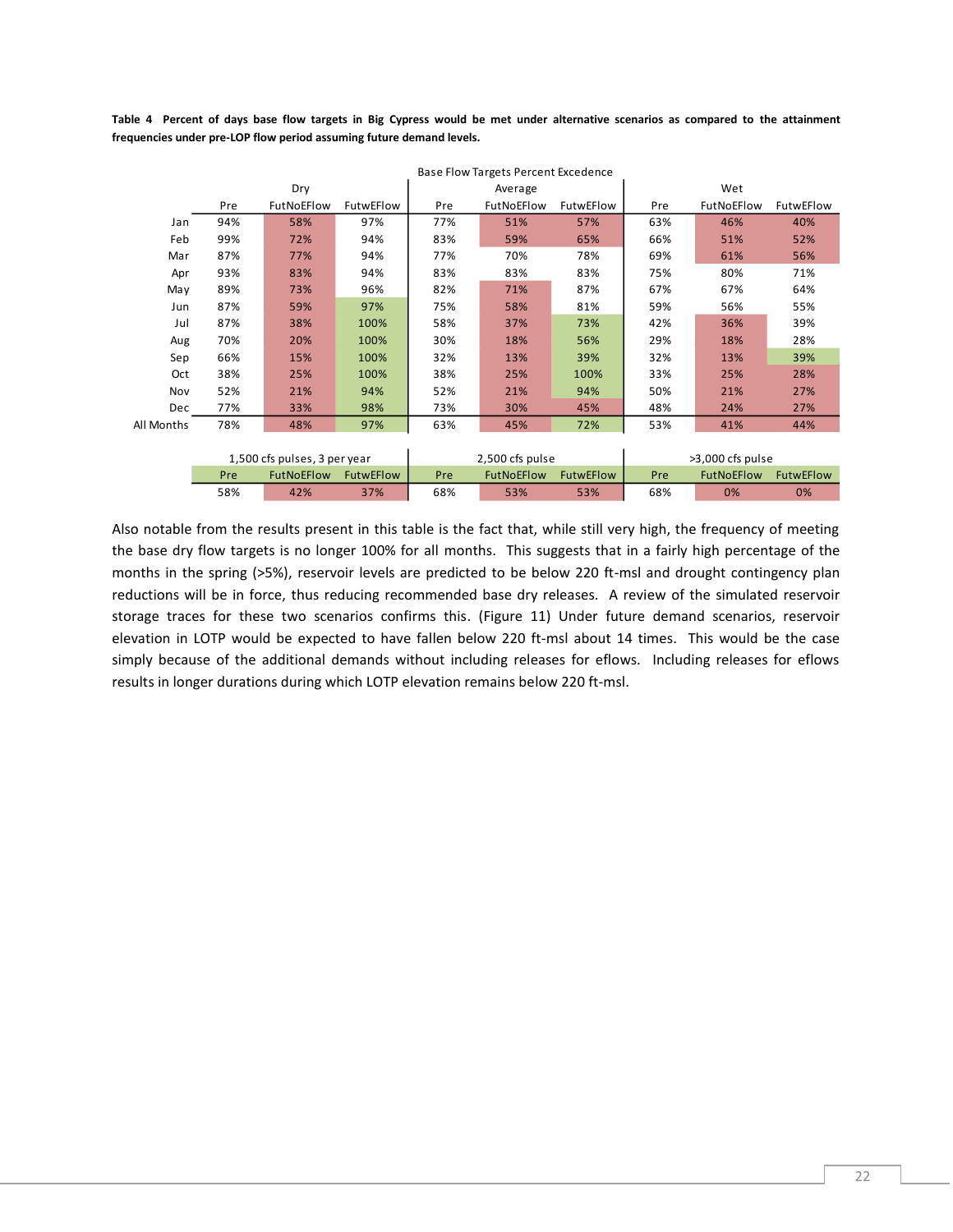

<span id="page-23-1"></span>**Figure 11 Lake O' the Pines reservoir trace with and without releases for eflows assuming future demand levels.**

The analysis of the current demand scenarios supports the conclusion that LOTP can be operated to meet eflow requirements with modest adjustments to the guidance language in the Corps' water control manual and modest revisions to the flow regimes, such as the addition of subsistence flows for very dry periods. However, achieving the eflow recommendations while minimizing the impact on water supply (i.e. minimizing the frequency of lowering storage to undesirable levels), assuming future water supply demands of approximately 128,000 acft/yr, would necessitate a more proactive strategy. This future water demand scenario assumes demands that are almost four times their current levels. It is unlikely that current water supply customers will reach these water usage levels for many decades. It is conceivable that other new customers may seek supplies from LOTP, however no new large water supply alternatives that rely on LOTP are included in any state or regional water plans. This study would benefit by having estimates of short-term water use forecasts that are expected with a higher degree of certainty. It is likely that more modest growth in water use could be accommodated with modest adjustments to reservoir operations.

One option that has been considered is to increase the top of the conservation pool to 230 ft-msl year round. Although this has not yet been modeled in the RiverWare model, a simplified version of the reservoir simulations using an Excel spreadsheet suggests that this is a promising approach. Available storage between 228.5 ft-msl and 230 ft-msl is approximately 28,000 acft, storage that could be used to meet both eflow and additional water supply demands. While this additional storage would not have a significant impact on the frequency of causing the elevation in LOTP to fall below 220 ft-msl, it would mean that LOTP could supply the full 100,000 acft/yr of additional demand while also implementing the eflow regime as proposed.

# <span id="page-23-0"></span>**3 Conclusion**

The implementation plan, assuming current demands, would appear to meet the desired attainment frequency of the eflow recommendations at frequencies at or above the levels observed under natural flow conditions.